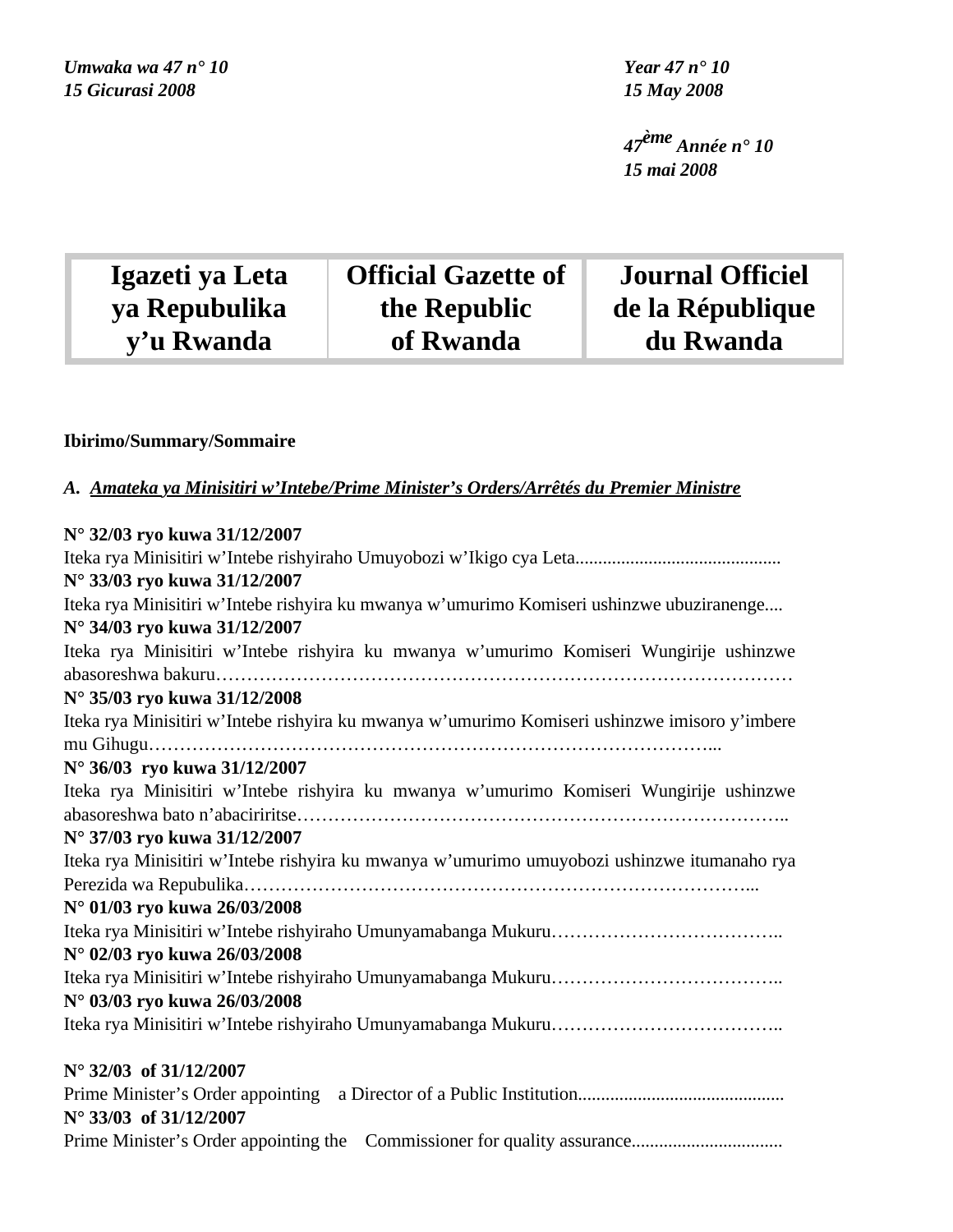| N° 34/03 of 31/12/2007                                                                                              |
|---------------------------------------------------------------------------------------------------------------------|
|                                                                                                                     |
| $N^{\circ}$ 35/03 of 31/12/2007                                                                                     |
|                                                                                                                     |
| N° 36/03 of 31/12/2007                                                                                              |
| Prime Minister's Order appointing Deputy Commissioner for small and medium taxpayers                                |
| N° 37/03 of 31/12/2007                                                                                              |
| Prime Minister's Order appointing the President's communication Director General<br>$N^{\circ}$ 01/03 of 26/03/2008 |
|                                                                                                                     |
| N° 02/03 of 26/03/2008                                                                                              |
|                                                                                                                     |
| N° 03/03 of 26/03/2008                                                                                              |
|                                                                                                                     |
| N° 32/03 du 31/12/2007                                                                                              |
| Arrêté du Premier Ministre portant nomination du Directeur d'un Etablissement Public                                |
| N° 33/03 du 31/12/2007                                                                                              |
| Arrêté du Premier Ministre portant nomination du Commissaire chargé de l'assurance-qualité                          |
| N° 34/03 du 31/12/2007                                                                                              |
| Arrêté du Premier Ministre portant nomination du Commissaire Adjoint chargé des grands                              |
|                                                                                                                     |
| N° 35/03 du 31/12/2007                                                                                              |
| Arrêté du Premier Ministre portant nomination du Commissaire chargé des impôts internes                             |
| N° 36/03 du 31/12/2007                                                                                              |
| Arrêté du Premier Ministre portant nomination du Commissaire Adjoint chargé des petits et                           |
|                                                                                                                     |
| N° 37/03 du 31/12/2007                                                                                              |
| Arrêté du Premier Ministre portant nomination du Directeur Général de communication                                 |
| présidentielle                                                                                                      |
| $N^{\circ}$ 01/03 du 26/03/2008                                                                                     |
| Arrêté du Premier Ministre portant nomination d'un Secrétaire Général                                               |
| $N^{\circ}$ 02/03 du 26/03/2008                                                                                     |
| Arrêté du Premier Ministre portant nomination d'un Secrétaire Général                                               |
| N° 03/03 du 26/03/2008                                                                                              |
| Arrêté du Premier Ministre portant nomination d'un Secrétaire Général                                               |

# *B. Iteka rya Minisitiri/Ministerial Order/Arrêté Ministériel*

**N° 002/08/10/Min ryo kuwa 09/05/2008**

**Iteka rya Minisitiri rigena ububasha bw'Ikigo cy'Igihugu Gishinzwe Amasoko ya Leta n'imibare y'amafaranga yerekana aho ububasha bw'inzego zitanga amasoko ya Leta**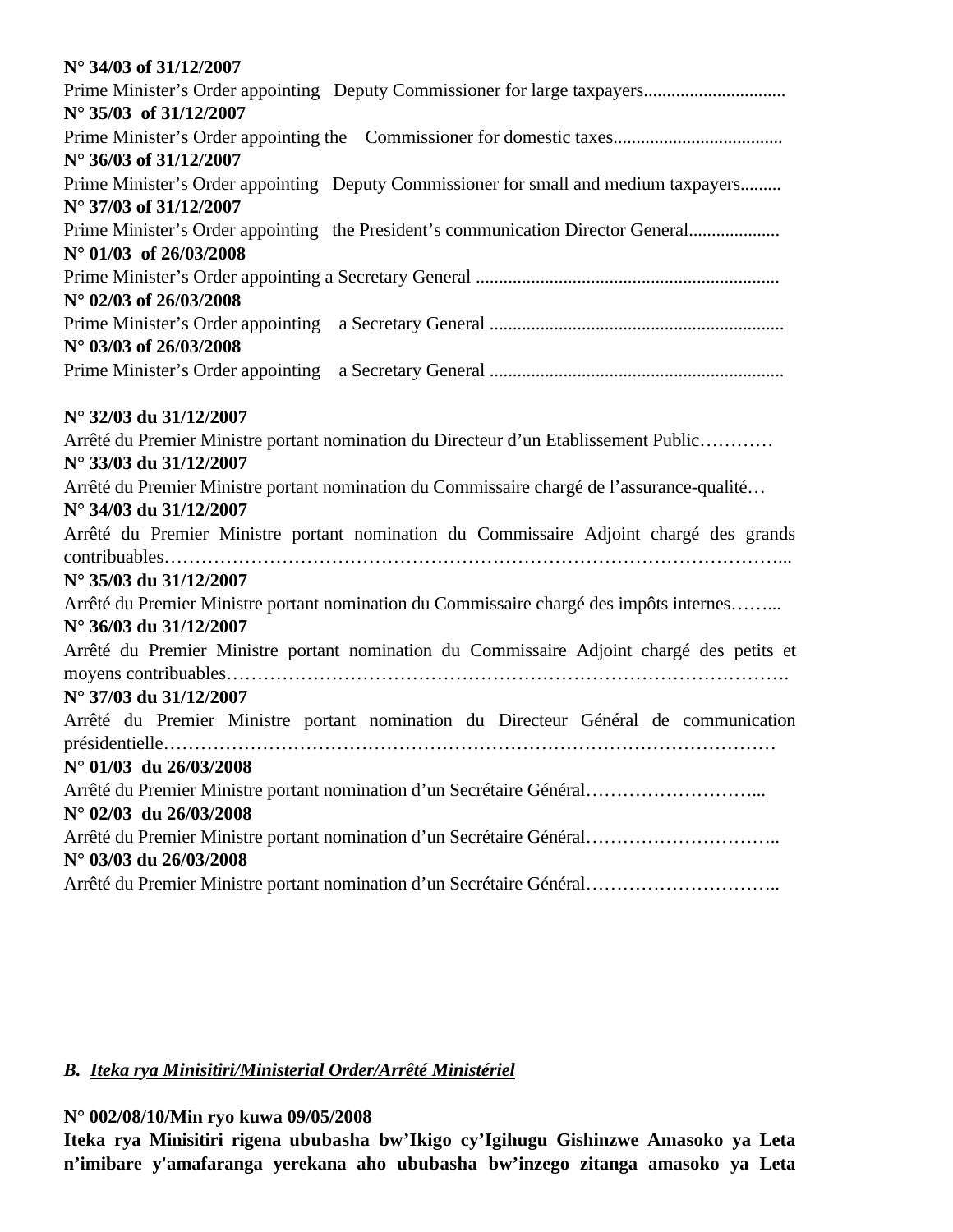**bugarukira....................**

# **N° 002/08/10/Min of 09/05/2008**

**Ministerial Order defining the competence of Rwanda Public Procurement Authority in public procurement operations and fixing the threshold for public procurement entities............................**

# **N° 002/08/10/Min du 09/05/2008**

**Arrêté Ministériel définissant la compétence de l'Office Rwandais des Marchés Publics et fixant les seuils de compétences pour les entités de passation des marchés publics……………………...**

| ITEKA RYA MINISITIRI<br>W'INTEBE $N^{\circ}$ 32/03 RYO<br>31/12/2007<br>K U W A<br>RISHYIRAHO UMUYOBOZI<br><b>W'IKIGO CYA LETA</b> | PRIME MINISTER'S ORDER N°<br>32/03<br>31/12/2007<br>OF<br><b>APPOINTING</b><br><b>A DIRECTOR</b><br>OF A PUBLIC INSTITUTION                                     | <b>ARRETE DU PREMIER</b><br>MINISTRE N° 32/03 DU<br>31/12/2007 PORTANT<br><b>NOMINATION DU DIRECTEUR</b><br>D'UN ETABLISSEMENT<br><b>PUBLIC</b>          |
|------------------------------------------------------------------------------------------------------------------------------------|-----------------------------------------------------------------------------------------------------------------------------------------------------------------|----------------------------------------------------------------------------------------------------------------------------------------------------------|
| <b>ISHAKIRO</b><br>Ingingo ya mbere: Ishyirwaho<br>ry'Umuyobozi.<br>Ingingo ya 2: Abashinzwe<br>ishyirwa mu bikorwa ry' iri teka.  | <b>TABLE OF CONTENTS</b><br><b>Article One:</b> Appointment of a<br>Director.<br><b>Article 2:</b> Authorities responsible<br>for implementation of this Order. | <b>TABLE DES MATIERES</b><br><b>Article premier: Nomination d'un</b><br>Directeur.<br>Article 2: Autorités chargées de<br>l'exécution du présent arrêté. |
| Ingingo ya 3: Kuvanwaho<br>kw'ingingo zinyuranyije n'iri<br>teka.                                                                  | Repealing of<br>Article 3:<br>inconsistent provisions.                                                                                                          | <b>Article 3: Disposition abrogatoire.</b>                                                                                                               |
| Ingingo ya 4: Igihe iteka ritangira<br>gukurikizwa.                                                                                | <b>Article 4: Commencement.</b>                                                                                                                                 | Article 4: Entrée en vigueur.                                                                                                                            |
| ITEKA RYA MINISITIRI<br>W'INTEBE N°<br>32/03 RYO<br><b>KUWA</b><br>31/12/2007<br>RISHYIRAHO UMUYOBOZI<br>W'IKIGO CYA LETA          | <b>PRIME MINISTER'S ORDER N°</b><br>32/03<br>OF 31/12/2007<br><b>APPOINTING</b><br><b>A DIRECTOR</b><br>OF A PUBLIC INSTITUTION                                 | ARRETE DU PREMIER<br>MINISTRE N° 32/03 DU<br>31/12/2007 PORTANT<br><b>NOMINATION DU DIRECTEUR</b><br>D'UN ETABLISSEMENT<br><b>PUBLIC</b>                 |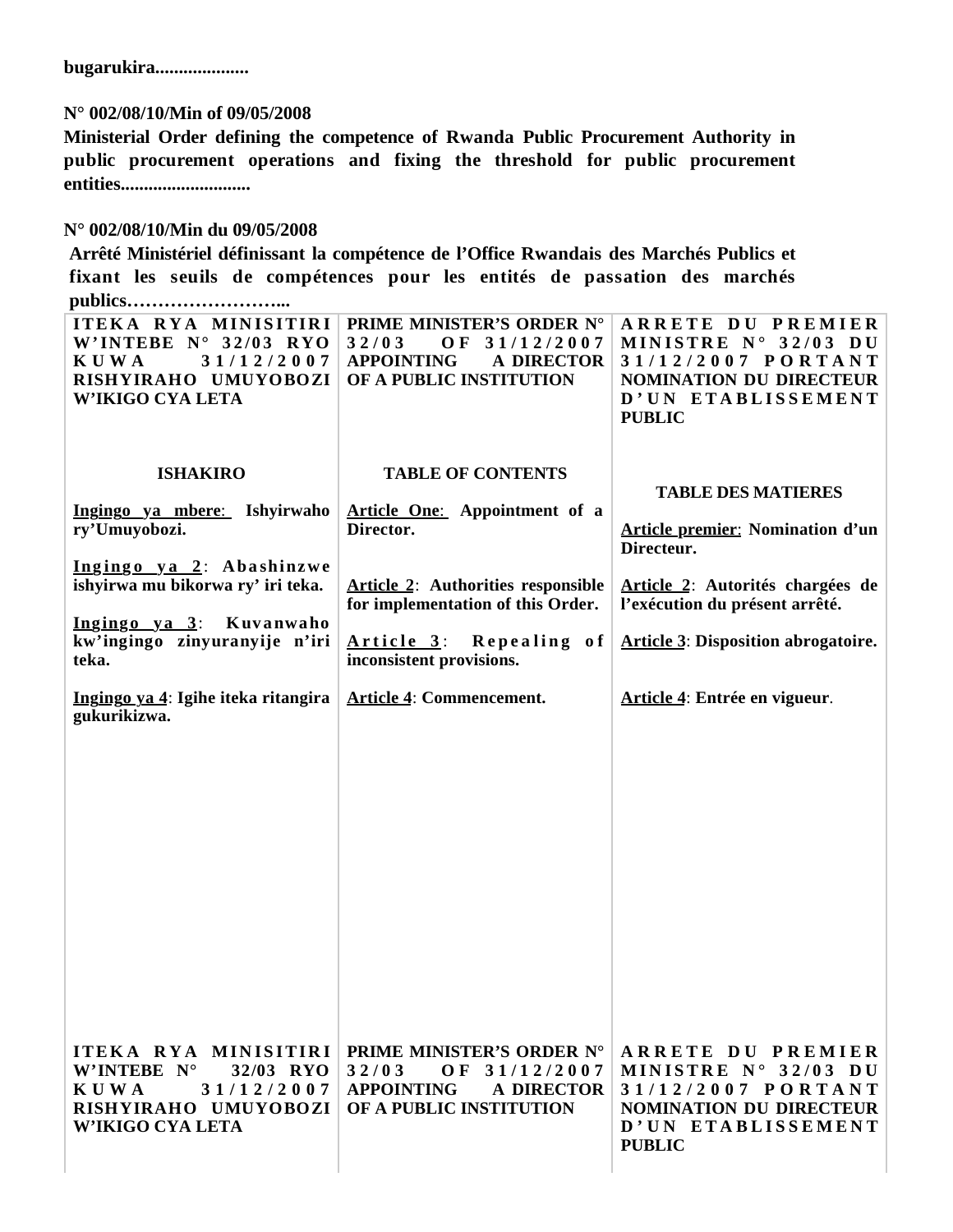| Minisitiri w'Intebe,                                                                                                                                                                                                                        | The Prime Minister,                                                                                                                                                                                                      |                                                                                                                                                                                                                                                                    |
|---------------------------------------------------------------------------------------------------------------------------------------------------------------------------------------------------------------------------------------------|--------------------------------------------------------------------------------------------------------------------------------------------------------------------------------------------------------------------------|--------------------------------------------------------------------------------------------------------------------------------------------------------------------------------------------------------------------------------------------------------------------|
| Ashingiye ku Itegeko Nshinga rya<br>Repubulika y'u Rwanda ryo kuwa<br>04 Kamena 2003, nk'uko<br>ryavuguruwe kugeza ubu, cyane<br>cyane mu ngingo zaryo iya 88, iya<br>89, iya 118, iya 119, iya 121n'iya<br>201;                            | Pursuant to the Constitution of the<br>Republic of Rwanda of 04 June<br>2003, as amended to date,<br>especially in Articles 88, 89, 118,<br>119, 121 and 201;                                                            | Le Premier Ministre,<br>Vu la Constitution de la République<br>du Rwanda du 04 juin 2003, telle<br>que révisée à ce jour, spécialement<br>en ses articles 88, 89, 118, 119,<br>121 et 201;                                                                         |
| Ashingiye ku Itegeko n <sup>o</sup> 25/2007<br>ryo kuwa 27/06/2007 rishyiraho<br>Ikigo cy'Igihugu cya Jewoloji na<br>Mine mu Rwanda (OGMR)<br>rikanagena inshingano, imiterere<br>n'imikorere byacyo, cyane cyane<br>mu ngingo yaryo ya 16; | Pursuant to Law $n^0$ 25/2007 of<br>27/06/2007 establishing Rwanda<br>Geology and Mines Authority<br>(OGMR) and determining its<br>responsibilities, organisation and<br>functioning, especially in Article<br>16;       | Vu la Loi n <sup>0</sup> 25/2007 du<br>27/06/2007 portant création de<br>l'Office de la Géologie et des<br>Mines au Rwanda (OGMR) et<br>déterminant sa mission, son<br>organisation<br>e t<br>son<br>fonctionnement, spécialement en<br>son article 16;            |
| Ashingiye ku Itegeko n° 22/2002<br>ryo kuwa 09 /07/2002 rishyiraho<br>Sitati Rusange igenga Abakozi ba<br>Leta n'inzego z'imirimo ya Leta,<br>cyane cyane mu ngingo za ryo iya<br>17, iya 24 n'iya 35;                                      | Pursuant to Law $n^{\circ}$ 22/2002 of 09/<br>07/ 2002 establishing Law on<br>general statutes for Rwanda Public<br>Service, especially in Articles 17,<br>24 and 35;                                                    | Vu la Loi nº 22/2002 du 09/07/<br>2002 portant Statut Général de la<br>Fonction Publique Rwandaise,<br>spécialement en ses articles 17, 24<br>et 35;                                                                                                               |
| Bisabwe na Minisitiri w'Ubutaka,<br>Ibidukikije, Amashyamba, Amazi<br>na Mine;                                                                                                                                                              | On proposal by the Minister of<br>Lands, Environment, Forestry,<br>Water and Mines;                                                                                                                                      | Sur proposition du Ministre des<br>Terres, de l'Environnement, des<br>Forêts, de l'Eau et des Mines;                                                                                                                                                               |
| Inama y'Abaminisitiri yateranye<br>kuwa $02/11/2007$ imaze<br>kubisuzuma no kubyemeza;                                                                                                                                                      | After consideration and approval<br>by the Cabinet in its session of<br>02/11/2007;                                                                                                                                      | Après examen et adoption par le<br>Conseil des Ministres en sa séance<br>du 02/11/2007;                                                                                                                                                                            |
| Bimaze kwemezwa na Sena mu<br>Nama yayo y'Inteko Rusange yo                                                                                                                                                                                 | After approval by the Senate in its<br>Plenary Session of 14/12/2007;                                                                                                                                                    | Après adoption par le Sénat en sa<br>Séance Plénière du 14/12/2007;                                                                                                                                                                                                |
| ku wa 14/12/2007;                                                                                                                                                                                                                           | <b>HEREBY ORDERS:</b>                                                                                                                                                                                                    | <b>ARRETE:</b>                                                                                                                                                                                                                                                     |
| <b>ATEGETSE:</b>                                                                                                                                                                                                                            | Article One: Appointment of a<br>Director.                                                                                                                                                                               | <b>Article premier: Nomination d'un</b><br>Directeur.                                                                                                                                                                                                              |
| Ingingo ya mbere: Ishyirwaho<br>ry'Umuyobozi.                                                                                                                                                                                               |                                                                                                                                                                                                                          | Monsieur BIRYABAREMA                                                                                                                                                                                                                                               |
| Bwana BIRYABAREMA Michael<br>agizwe Umuyobozi wa OGMR                                                                                                                                                                                       | Mr BIRYABAREMA Michael is<br>appointed Director of OGMR.                                                                                                                                                                 | Michael est nommé Directeur de l'<br>OGMR.                                                                                                                                                                                                                         |
| Ingingo ya 2: Abashinzwe<br>ishyirwa mu bikorwa ry' iri teka.                                                                                                                                                                               | <b>Article 2:</b> Authorities responsible<br>for implementation of this Order.                                                                                                                                           | Article 2: Autorités chargées de<br>l'exécution du présent arrêté.                                                                                                                                                                                                 |
| Minisitiri w'Ubutaka, Ibidukikije,<br>Amashyamba, Amazi na Mine,<br>Minisitiri w'Abakozi ba Leta<br>n'Umurimo na Minisitiri w'Imari<br>n'Igenamigambi basabwe<br>kubahiriza iri teka.                                                       | The Minister of Lands,<br>Environment, Forestry, Water and<br>Mines, the Minister of Public<br>Service and Labour and the<br>Minister of Finance and Economic<br>Planning are entrusted with<br>implementing this Order. | Le Ministre des Terres, de<br>l'Environnement, des Forêts, de<br>l'Eau et des Mines, le Ministre de<br>la Fonction Publique et du Travail<br>et le Ministre des Finances et de la<br>Planification Economique sont<br>chargés de l'exécution du présent<br>arrêté. |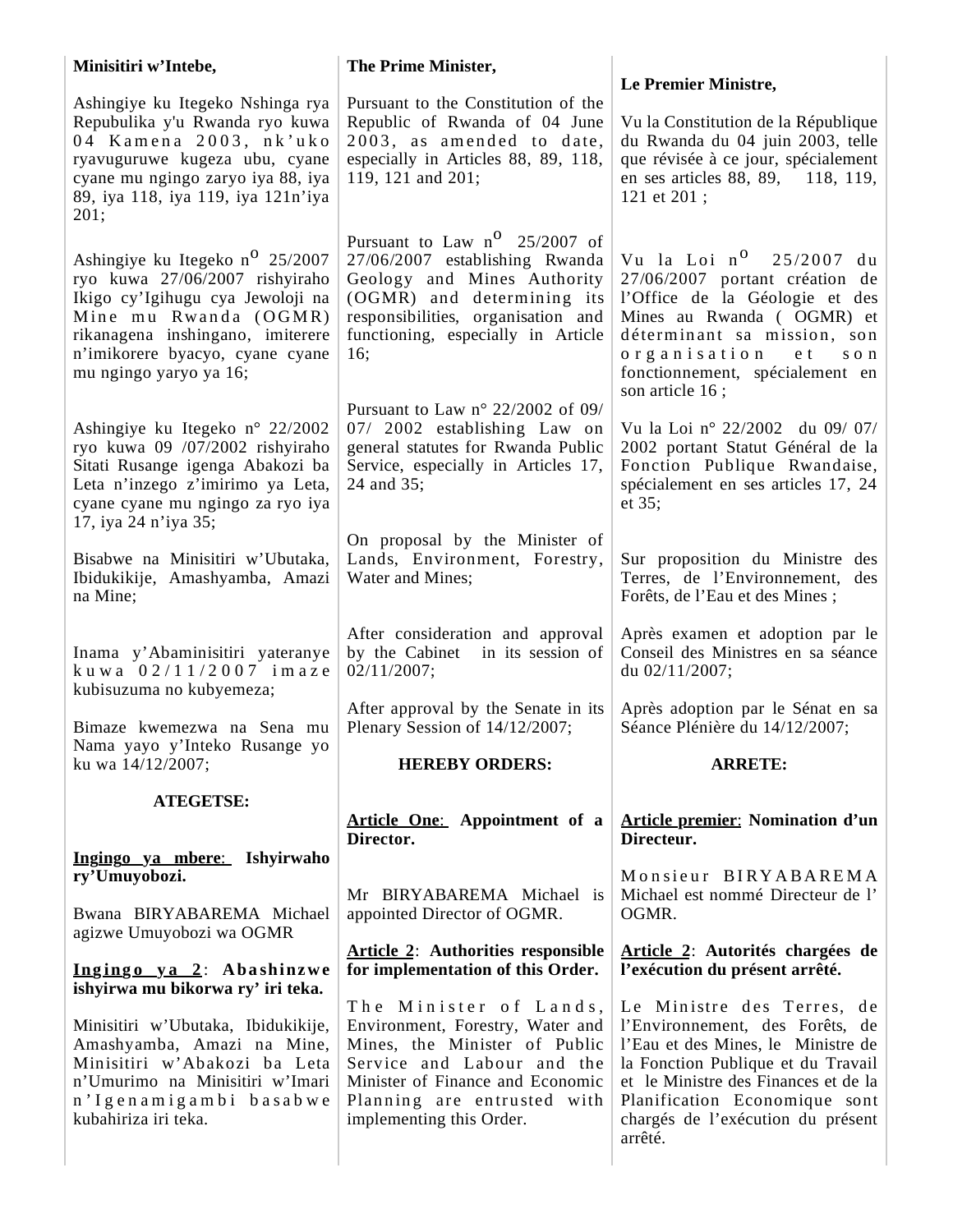| Ingingo ya 3: Kuvanwaho<br>kw'ingingo zinyuranyije n'iri<br>teka.                                                              | Article $3$ : Repealing of $\text{Article 3: Disposition abrogatoire.}$<br>inconsistent provisions.                                               |                                                                                                                                             |
|--------------------------------------------------------------------------------------------------------------------------------|---------------------------------------------------------------------------------------------------------------------------------------------------|---------------------------------------------------------------------------------------------------------------------------------------------|
| Andi mateka abanziriza iri teka<br>kandi anyuranyije naryo<br>avanyweho.                                                       | All prior provisions contrary to this<br>Order are hereby repealed.<br><b>Article 4: Commencement.</b>                                            | Toutes les autres dispositions<br>antérieures contraires au présent<br>arrêté sont abrogées.                                                |
| Ingingo ya 4: Igihe Iteka<br>ritangira gukurikizwa.<br>Iri teka ritangira gukurikizwa ku<br>munsi ritangarijweho mu Igazeti ya | This Order shall come into force on<br>the date of its publication in the<br>Official Gazette of the Republic of<br>Rwanda. It takes effect as of | Article 4: Entrée en vigueur.<br>Le présent arrêté entre en vigueur<br>le jour de sa publication au Journal<br>Officiel de la République du |
| Leta ya Repubulika y' u Rwanda.<br>Agaciro karyo gahera kuwa<br>14/12/2007.<br>Kigali, kuwa 31/12/2007                         | 14/12/2007.<br>Kigali, on 31/12/2007                                                                                                              | Rwanda. Il sort ses effets à partir du<br>14/12/2007.<br>Kigali, le 31/12/2007                                                              |
| Minisitiri w'Intebe<br><b>MAKUZA Bernard</b>                                                                                   | The Prime Minister<br><b>MAKUZA Bernard</b><br>$(s\acute{e})$                                                                                     | Le Premier Ministre<br><b>MAKUZA Bernard</b><br>$(s\acute{e})$                                                                              |
| $(s\acute{e})$<br>Minisitiri w'Ubutaka, Ibidukikije,<br>Amashyamba, Amazi na Mine<br><b>BAZIVAMO Christophe</b>                | Minister of Lands, Environment,<br>Forestry, Water and Mines<br><b>BAZIVAMO Christophe</b><br>$(s\acute{e})$                                      | Ministre des Terres, de<br>l'Environnement, des Forêts, de<br>l'Eau et des Mines<br><b>BAZIVAMO Christophe</b>                              |
| $(s\acute{e})$<br>Minisitiri w'Abakozi ba Leta<br>n'Umurimo<br><b>Prof. NSHUTI Manasseh</b><br>$(s\acute{e})$                  | The Minister of Public Service and<br>Labour<br><b>Prof. NSHUTI Manasseh</b><br>$(s\acute{e})$                                                    | $(s\acute{e})$<br>Le Ministre de la Fonction<br>Publique et du Travail<br><b>Prof. NSHUTI Manasseh</b><br>$(s\acute{e})$                    |
| Minisitiri w'Imari n'Igenamigambi<br><b>MUSONI James</b><br>$(s\acute{e})$                                                     | The Minister of Finance and<br><b>Economic Planning</b><br><b>MUSONI James</b><br>$(s\acute{e})$                                                  | Le Ministre des Finances et de la<br>Planification Economique<br><b>MUSONI James</b><br>$(s\acute{e})$                                      |
| Bibonywe kandi bishyizweho<br>Ikirango cya Repubulika:                                                                         | Seen and sealed with the Seal of<br>the Republic:<br>The Attorney General/Minister of<br>Justice                                                  | Vu et scellé du Sceau de la<br>République:                                                                                                  |
| Intumwa Nkuru ya Leta/Minisitiri<br>w'Ubutabera<br><b>KARUGARAMA Tharcisse</b><br>$(s\acute{e})$                               | <b>KARUGARAMA Tharcisse</b><br>$(s\acute{e})$                                                                                                     | Le Garde des Sceaux/Ministre de la<br>Justice<br><b>KARUGARAMA Tharcisse</b><br>$(s\acute{e})$                                              |
|                                                                                                                                |                                                                                                                                                   |                                                                                                                                             |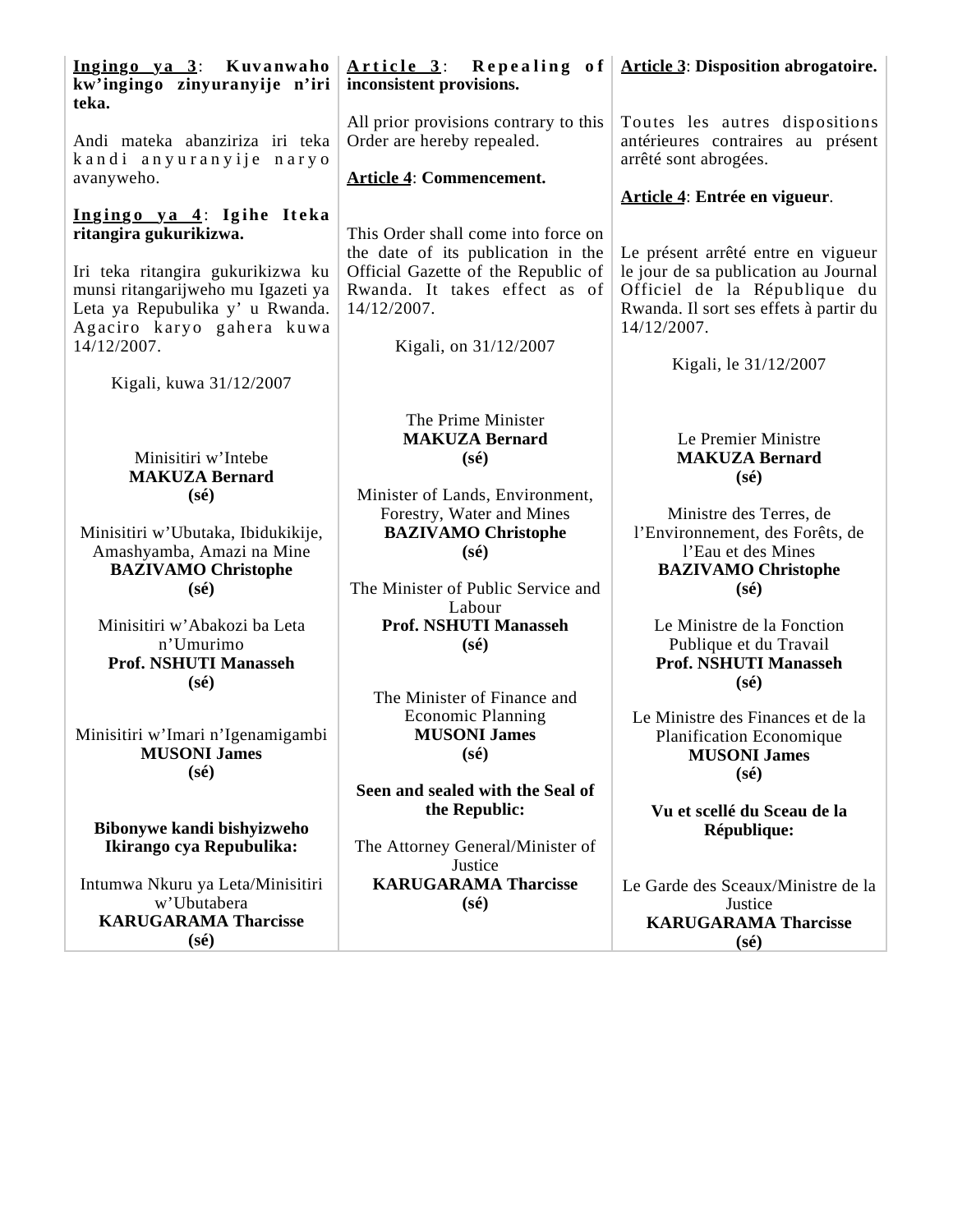| ITEKA RYA MINISITIRI                | <b>PRIME MINISTER'S ORDER N°</b>              | <b>ARRETE DU PREMIER MINISTRE</b>         |
|-------------------------------------|-----------------------------------------------|-------------------------------------------|
| W'INTEBE $N^{\circ}$ 33/03 RYO KUWA | 33/03 OF 31/12/2007 APPOINTING                | N° 33/03 DU 31/12/2007 PORTANT            |
| RISHYIRA KU<br>31/12/2007           | THE<br><b>COMMISSIONER FOR</b>                | NOMINATION DU COMMISSAIRE                 |
| MWANYA<br>W'UMURIMO                 | <b>QUALITY ASSURANCE</b>                      | CHARGE DE L'ASSURANCE-                    |
| <b>KOMISERI</b><br>USHINZWE         |                                               | <b>QUALITE</b>                            |
| <b>UBUZIRANENGE</b>                 |                                               |                                           |
|                                     | <b>TABLE OF CONTENTS</b>                      |                                           |
|                                     |                                               | <b>TABLE DES MATIERES</b>                 |
| <b>ISHAKIRO</b>                     |                                               |                                           |
|                                     | Article One: Appointment of the               |                                           |
|                                     | <b>Commissioner for Quality Assurance</b>     | Article premier: Nomination du            |
| Ingingo ya mbere : Ishyirwaho       |                                               | Commissaire chargé de l'Assurance-        |
| rya Komiseri ushinzwe Ubuziranenge  |                                               | <b>Qualité</b>                            |
|                                     | <b>Article 2: Authorities responsible for</b> |                                           |
|                                     | the                                           |                                           |
| Ingingo ya 2: Abashinzwe            | implementation of this Order                  | Article 2 : Autorités chargées de         |
| kubahiriza iri                      |                                               | l'exécution du présent arrêté             |
| teka                                | <b>Article 3: Repealing of inconsistent</b>   |                                           |
|                                     | provisions                                    | <b>Article 3: Disposition abrogatoire</b> |
| Ingingo ya 3: Ivanwaho ry'ingingo   |                                               |                                           |
| zinyuranyije n'iri teka             |                                               |                                           |
|                                     | <b>Article 4: Commencement</b>                | Article 4: Entrée en vigueur              |
| Ingingo ya 4: Igihe iteka ritangira |                                               |                                           |
| gukurikizwa                         |                                               |                                           |
|                                     |                                               |                                           |

| ITEKA RYA MINISITIRI<br>W'INTEBE N° 33/03 RYO KUWA<br>RISHYIRA KU<br>31/12/2007<br>W'UMURIMO<br><b>MWANYA</b><br>KOMISERI USHINZWE<br><b>UBUZIRANENGE</b>                                                                                                             | <b>PRIME MINISTER'S ORDER N°</b><br>33/03 OF 31/12/2007 APPOINTING<br><b>COMMISSIONER FOR</b><br>THE<br><b>QUALITY ASSURANCE</b>               | ARRETE DU PREMIER MINISTRE N°<br>33/03 DU 31/12/2007 PORTANT<br>NOMINATION DU COMMISSAIRE<br>CHARGE DE L'ASSURANCE-<br><b>QUALITE</b>                              |
|-----------------------------------------------------------------------------------------------------------------------------------------------------------------------------------------------------------------------------------------------------------------------|------------------------------------------------------------------------------------------------------------------------------------------------|--------------------------------------------------------------------------------------------------------------------------------------------------------------------|
|                                                                                                                                                                                                                                                                       | The Prime Minister,                                                                                                                            |                                                                                                                                                                    |
| Minisitiri w'Intebe,                                                                                                                                                                                                                                                  | Pursuant to the Constitution of the                                                                                                            | Le Premier Ministre,                                                                                                                                               |
| Ashingiye ku Itegeko Nshinga rya<br>Repubulika y'u Rwanda ryo ku wa 04<br>Kamena 2003, nk'uko ryavuguruwe                                                                                                                                                             | Republic of Rwanda of 4 June 2003,<br>as amended to date especially in<br>Articles 118-10°), 119 and 121;                                      | Vu la Constitution de la République du<br>Rwanda du 04 juin 2003, telle que révisée à<br>ce jour, spécialement en ses articles<br>118-10 $^{\circ}$ ), 119 et 121; |
| kugeza ubu, cyane cyane mu ngingo<br>zaryo iya 118-10), iya 119 n'iya 121;<br>Ashingiye ku Itegeko n 22/2002 ryo ku<br>wa 09/07/2002 rishyiraho Sitati<br>Rusange igenga abakozi ba Leta<br>n'inzego z'imirimo ya Leta, cyane<br>cyane mu ngingo zaryo iya 17, iya 24 | Pursuant to Law $n^{\circ}$ 22/2002 of<br>09/07/2002 on General Statutes for<br>Rwanda Public Service especially in<br>Articles 17, 24 and 35; | Vu la Loi nº 22/2002 du 09/07/2002<br>portant Statut Général de la Fonction<br>Publique Rwandaise, spécialement en ses<br>articles 17, 24 et 35;                   |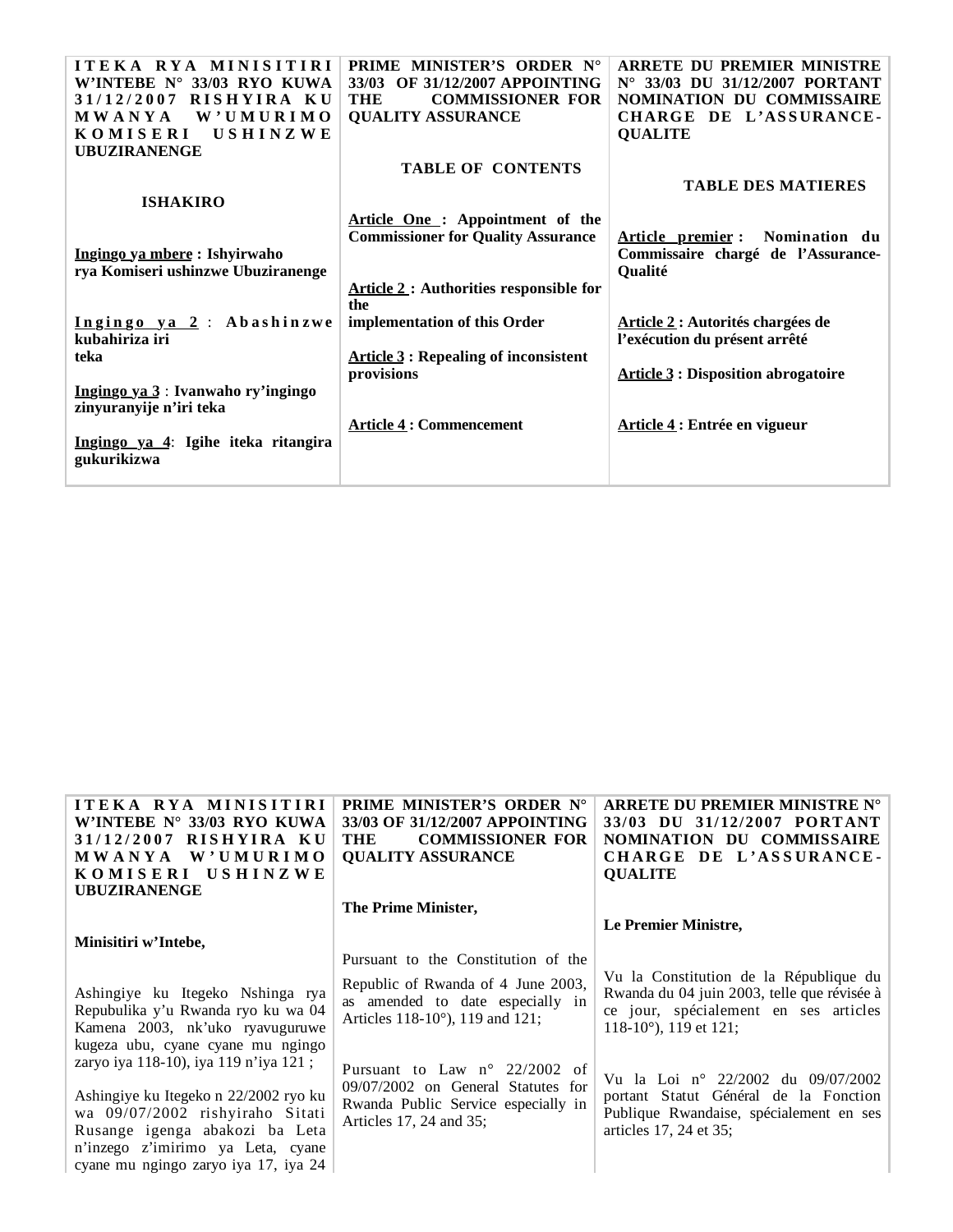| n'iya 35;                                                                                     | On proposal by the Minister of Public<br>Service and Labour;                                                                                              | Sur proposition du Ministre de la Fonction<br>Publique et du Travail;                                                      |
|-----------------------------------------------------------------------------------------------|-----------------------------------------------------------------------------------------------------------------------------------------------------------|----------------------------------------------------------------------------------------------------------------------------|
| Bisabwe na Minisitiri w'Abakozi ba<br>Leta n'Umurimo;                                         | After consideration and approval by<br>the Cabinet in its session of                                                                                      | Après examen et adoption par le Conseil<br>des Ministres en sa séance du 13/12/2007.                                       |
| Inama y'Abaminisitiri yateranye ku wa<br>13/12/2007 imaze kubisuzuma no<br>kubyemeza.         | 13/12/2007.<br><b>HEREBY ORDERS:</b>                                                                                                                      | <b>ARRETE:</b>                                                                                                             |
| <b>ATEGETSE:</b>                                                                              | Article One: Appointment of the<br>Commissioner for Quality                                                                                               | Article premier: Nomination du<br>Commissaire chargé de l'Assurance-<br>Qualité                                            |
| Ingingo ya mbere: Ishyirwaho<br>rya Komiseri ushinzwe                                         | <b>Assurance</b>                                                                                                                                          |                                                                                                                            |
| <b>Ubuziranenge</b>                                                                           | Mr. RUYUMBU Peter<br>is hereby<br>the Commissioner for<br>appointed                                                                                       | Monsieur RUYUMBU Peter est nommé<br>Commissaire chargé de l'Assurance-Qualité                                              |
| Bwana RUYUMBU Peter agizwe<br>Komiseri ushinzwe Ubuziranenge<br>w'Ikigo cy'Imisoro n'Amahoro. | Quality Assurance of Rwanda Revenue<br>Authority.                                                                                                         | de l'Office Rwandais des Recettes.                                                                                         |
|                                                                                               |                                                                                                                                                           |                                                                                                                            |
|                                                                                               | <b>Article 2: Authorities responsible for</b>                                                                                                             | Article 2: Autorités chargées de<br>l'exécution du présent arrêté                                                          |
| Ingingo ya 2: Abashinzwe<br>kubahiriza iri teka                                               | implementation of this Order                                                                                                                              | Le Ministre de la Fonction Publique et du                                                                                  |
| Minisitiri w'Abakozi ba Leta                                                                  | The Minister of Public Service and<br>Labour and the Minister of Finance<br>and Economic Planning are entrusted<br>with the implementation of this Order. | Travail et le Ministre des Finances et de la<br>Planification Economique sont chargés de<br>l'exécution du présent arrêté. |
| n'Umurimo na Minisitiri w'Imari<br>n'Igenamigambi basabwe kubahiriza iri<br>teka.             | <b>Article 3: Repealing of inconsistent</b><br>provisions                                                                                                 | <b>Article 3: Disposition abrogatoire</b>                                                                                  |
| Ingingo ya 3: Ivanwaho ry'ingingo<br>zinyuranyije n'iri teka                                  | All prior provisions contrary to this<br>Order are hereby repealed.                                                                                       | Toutes les dispositions antérieures<br>contraires au présent arrêté sont abrogées.                                         |
| Ingingo z'amateka abanziriza iri kandi                                                        | <b>Article 4: Commencement</b>                                                                                                                            | Article 4: Entrée en vigueur                                                                                               |
| zinyuranyije naryo zivanyweho.                                                                | This Order shall come into force on<br>the date of its signature. It takes effect                                                                         | Le présent arrêté entre en vigueur le jour de<br>sa signature. Il sort ses effets à partir du                              |
| Ingingo ya 4: Igihe iteka ritangira<br>gukurikizwa                                            | as of 13/12/2007.                                                                                                                                         | 13/12/2007.                                                                                                                |
| Iri teka ritangira gukurikizwa umunsi                                                         | Kigali, on 31/12/2007                                                                                                                                     | Kigali, le 31/12/2007                                                                                                      |
| rishyiriweho umukono. Agaciro karyo<br>gahera ku wa 13/12/2007.                               | The Prime Minister<br><b>MAKUZA Bernard</b>                                                                                                               | Le Premier Ministre<br><b>MAKUZA Bernard</b><br>$(s\acute{e})$                                                             |
| Kigali, kuwa 31/12/2007                                                                       | $(s\acute{e})$                                                                                                                                            | Le Ministre de la Fonction Publique et du                                                                                  |
| Minisitiri w'Intebe<br><b>MAKUZA Bernard</b><br>$(s\acute{e})$                                | The Minister of Public Service and<br>Labour<br><b>Prof. NSHUTI Manasseh</b>                                                                              | Travail<br>Prof. NSHUTI Manasseh<br>$(s\acute{e})$                                                                         |
| Minisitiri w'Abakozi ba Leta                                                                  | $(s\acute{e})$                                                                                                                                            | Le Ministre des Finances et de la                                                                                          |
| n'Umurimo<br>Prof. NSHUTI Manasseh                                                            | The Minister of Finance and Economic                                                                                                                      | Planification<br>Economique                                                                                                |
| $(s\acute{e})$                                                                                | Planning<br><b>MUSONI James</b>                                                                                                                           | <b>MUSONI James</b><br>$(s\acute{e})$                                                                                      |
| Minisitiri w'Imari n'Igenamigambi<br><b>MUSONI James</b>                                      | $(s\acute{e})$<br>Seen and sealed with the Seal of the<br><b>Republic:</b>                                                                                | Vu et scellé du Sceau de la République :                                                                                   |
| $(s\acute{e})$                                                                                | The Attorney General/Minister of                                                                                                                          | Le Garde des Sceaux/Ministre de la Justice<br><b>KARUGARAMA Tharcisse</b>                                                  |
| Bibonywe kandi bishyizweho<br>Ikirango cya Repubulika:                                        | Justice<br><b>KARUGARAMA Tharcisse</b><br>$(s\acute{e})$                                                                                                  | $(s\acute{e})$                                                                                                             |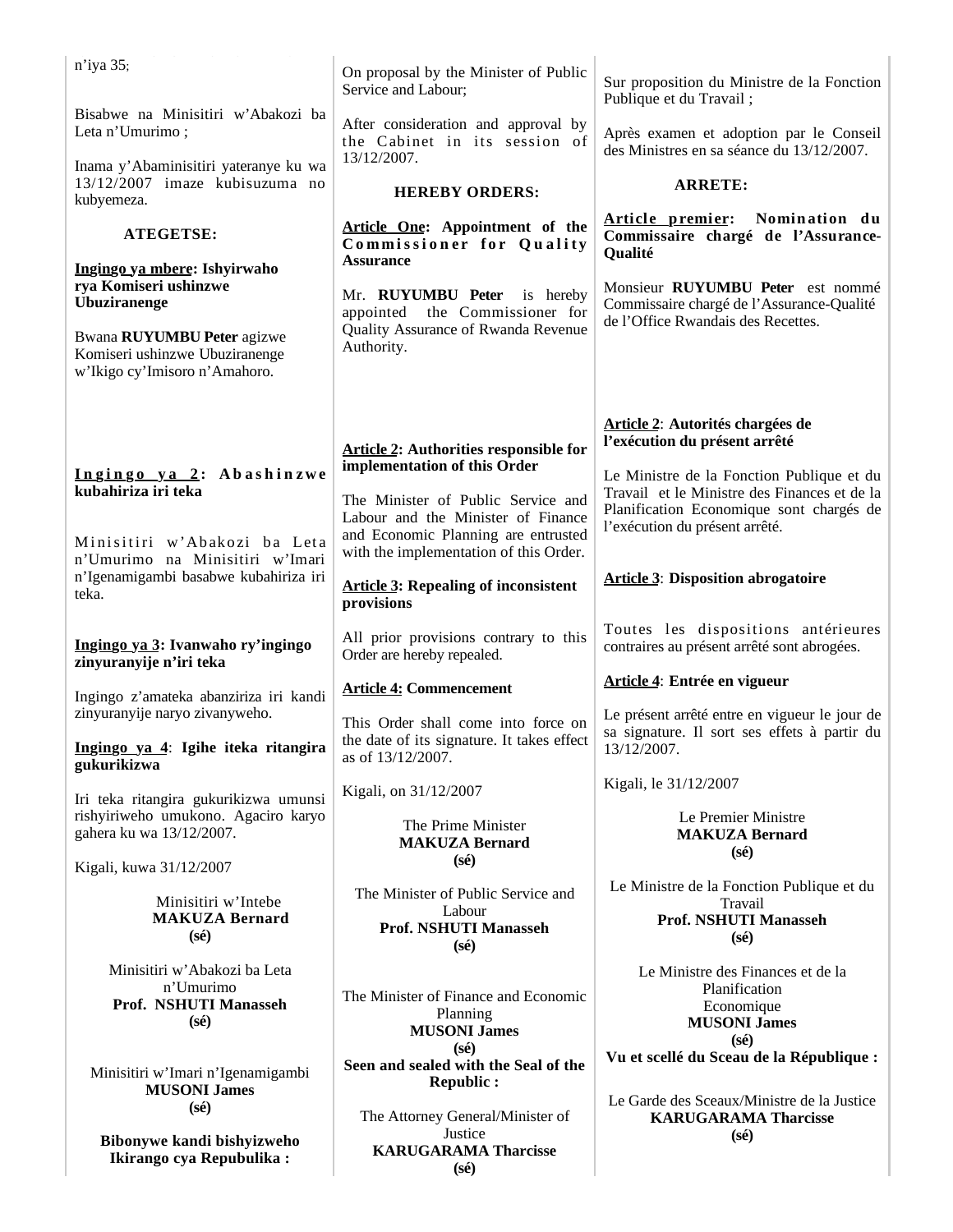| ITEKA RYA MINISITIRI<br>W'INTEBE $N^{\circ}$ 34/03 RYO KUWA<br>31/12/2007 RISHYIRA KU MWANYA<br><b>KOMISERI</b><br>W'UMURIMO<br>WUNGIRIJE USHINZWE<br><b>ABASORESHWA BAKURU</b> | <b>PRIME MINISTER'S ORDER N°</b><br>34/03 OF 31/12/2007 APPOINTING<br>DEPUTY COMMISSIONER FOR<br><b>LARGE TAXPAYERS</b> | <b>ARRETE DU PREMIER MINISTRE</b><br>N° 34/03 DU 31/12/2007 PORTANT<br>NOMINATION DU COMMISSAIRE<br>ADJOINT CHARGE DES GRANDS<br><b>CONTRIBUABLES</b> |
|---------------------------------------------------------------------------------------------------------------------------------------------------------------------------------|-------------------------------------------------------------------------------------------------------------------------|-------------------------------------------------------------------------------------------------------------------------------------------------------|
| <b>ISHAKIRO</b>                                                                                                                                                                 | <b>TABLE OF CONTENTS</b>                                                                                                | <b>TABLE DES MATIERES</b>                                                                                                                             |
| Ingingo ya mbere: Ishyirwaho<br>rya Komiseri Wungirije ushinzwe<br>Abasoreshwa Bakuru                                                                                           | Article One: Appointment of the<br>Deputy Commissioner for Large<br><b>Taxpayers</b>                                    | Article premier : Nomination du<br>Commissaire Adjoint chargé des<br><b>Grands Contribuables</b>                                                      |
| Ingingo ya 2: Abashinzwe kubahiriza<br>iri<br>teka                                                                                                                              | <b>Article 2: Authorities responsible</b><br>for the<br>implementation of this Order                                    | Article 2 : Autorités chargées de<br>l'exécution du présent arrêté                                                                                    |
| Ingingo ya 3: Ivanwaho ry'ingingo<br>zinyuranyije n'iri teka                                                                                                                    | <b>Article 3: Repealing of inconsistent</b><br>provisions                                                               | <b>Article 3: Disposition abrogatoire</b>                                                                                                             |
| Ingingo ya 4: Igihe iteka ritangira<br>gukurikizwa                                                                                                                              | <b>Article 4: Commencement</b>                                                                                          | Article 4 : Entrée en vigueur                                                                                                                         |

| <b>ITEKA RYA MINISITIRI</b><br>W'INTEBE $N^{\circ}$ 34/03 RYO KUWA<br>31/12/2007 RISHYIRA KU MWANYA<br>W'UMURIMO KOMISERI<br>WUNGIRIJE USHINZWE<br><b>ABASORESHWA BAKURU</b>            | PRIME MINISTER'S ORDER N°<br>34/03 OF 31/12/2007 APPOINTING<br>DEPUTY COMMISSIONER FOR<br><b>LARGE TAX PAYERS</b>                                | ARRETE DU PREMIER MINISTRE<br>$N^{\circ}$ 34/03 DU 31/12/2007 PORTANT<br>NOMINATION DU COMMISSAIRE<br>ADJOINT CHARGE DES GRANDS<br><b>CONTRIBUABLES</b>            |
|-----------------------------------------------------------------------------------------------------------------------------------------------------------------------------------------|--------------------------------------------------------------------------------------------------------------------------------------------------|--------------------------------------------------------------------------------------------------------------------------------------------------------------------|
| Minisitiri w'Intebe,                                                                                                                                                                    | The Prime Minister,                                                                                                                              | Le Premier Ministre,                                                                                                                                               |
| Ashingiye ku Itegeko Nshinga rya<br>Repubulika y'u Rwanda ryo ku wa 04<br>Kamena 2003, nk'uko ryavuguruwe<br>kugeza ubu, cyane cyane mu ngingo<br>zaryo iya 118-10), iya 119 n'iya 121; | Pursuant to the Constitution of the<br>Republic of Rwanda of 4 June 2003,<br>as amended to date especially in<br>Articles 118-10°), 119 and 121; | Vu la Constitution de la République du<br>Rwanda du 04 juin 2003, telle que révisée<br>à ce jour, spécialement en ses articles<br>118-10 $^{\circ}$ ), 119 et 121: |
| Ashingiye ku Itegeko n 22/2002 ryo ku                                                                                                                                                   | Pursuant to Law $n^{\circ}$ 22/2002 of<br>$00/07/2002$ on $Gapord$ Statutes for                                                                  | Vu la Loi nº 22/2002 du 09/07/2002                                                                                                                                 |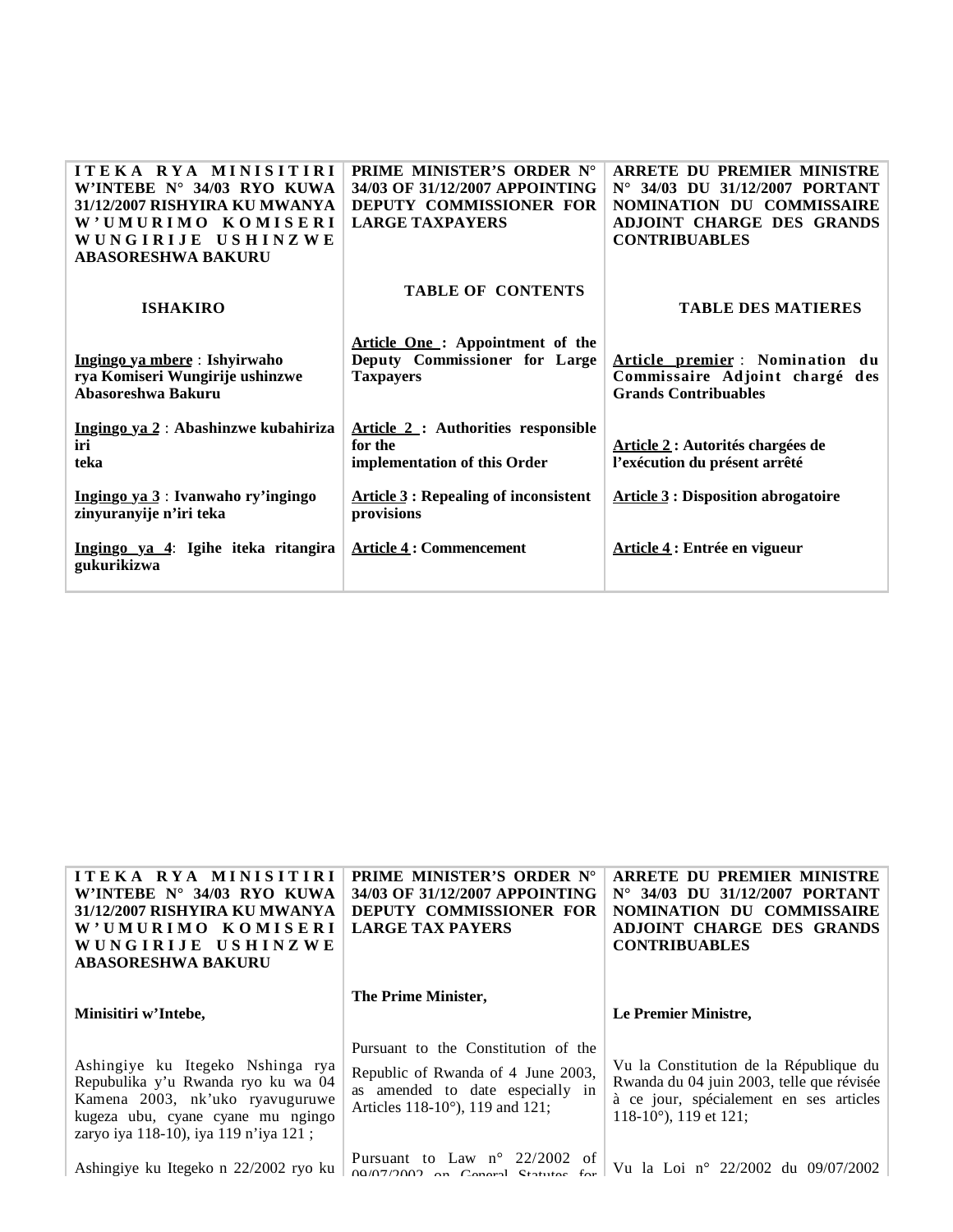| wa 09/07/2002 rishyiraho Sitati Rusange<br>igenga abakozi ba Leta n'inzego<br>z'imirimo ya Leta, cyane cyane mu<br>ngingo zaryo iya 17, iya 24 n'iya 35; | UZ/UT/ZUUZ UII UUIIUIAI DIAIUIUS IUI<br>Rwanda Public Service especially in<br>Articles 17, 24 and 35;                                                    | portant Statut Général de la Fonction<br>Publique Rwandaise, spécialement en ses<br>articles 17, 24 et 35;                                                              |
|----------------------------------------------------------------------------------------------------------------------------------------------------------|-----------------------------------------------------------------------------------------------------------------------------------------------------------|-------------------------------------------------------------------------------------------------------------------------------------------------------------------------|
| Bisabwe na Minisitiri w'Abakozi ba Leta<br>n'Umurimo;                                                                                                    | On proposal by the Minister of Public<br>Service and Labour;                                                                                              | Sur proposition du Ministre de la<br>Fonction Publique et du Travail;                                                                                                   |
| Inama y'Abaminisitiri yateranye ku wa<br>13/12/2007 imaze kubisuzuma no<br>kubyemeza.                                                                    | After consideration and approval by<br>the Cabinet in its session of<br>13/12/2007.                                                                       | Après examen et adoption par le Conseil<br>des Ministres en sa séance du 13/12/2007.                                                                                    |
| ATEGETSE:                                                                                                                                                | <b>HEREBY ORDERS:</b>                                                                                                                                     | <b>ARRETE:</b>                                                                                                                                                          |
| Ingingo ya mbere: Ishyirwaho<br>rya Komiseri Wungirije ushinzwe<br>Abasoreshwa Bakuru                                                                    | Article One: Appointment of the<br>Deputy Commissioner for Large<br><b>Tax payers</b>                                                                     | Article premier: Nomination du<br>Commissaire Adjoint chargé des<br><b>Grands Contribuables</b>                                                                         |
| Bwana KAGARAMA Ben agizwe<br>Komiseri Wungirije ushinzwe<br>Abasoreshwa Bakuru w'Ikigo cy'Imisoro<br>n'Amahoro.                                          | Mr. KAGARAMA Ben is hereby<br>appointed the Deputy Commissioner<br>for Large Tax payers of Rwanda<br>Revenue Authority.                                   | Monsieur KAGARAMA Ben est nommé<br>Commissaire Adjoint chargé des Grands<br>Contribuables de l'Office Rwandais des<br>Recettes.                                         |
| Ingingo ya 2: Abashinzwe kubahiriza<br>iri teka                                                                                                          | <b>Article 2: Authorities responsible for</b><br>implementation of this Order                                                                             | Article 2: Autorités chargées de<br>l'exécution du présent arrêté                                                                                                       |
| Minisitiri w'Abakozi ba Leta n'Umurimo<br>na Minisitiri w'Imari n'Igenamigambi<br>basabwe kubahiriza iri teka.                                           | The Minister of Public Service and<br>Labour and the Minister of Finance<br>and Economic Planning are entrusted<br>with the implementation of this Order. | Le Ministre de la Fonction Publique et du<br>Travail et le Ministre des Finances et de<br>la Planification Economique sont chargés<br>de l'exécution du présent arrêté. |
| Ingingo ya 3: Ivanwaho ry'ingingo<br>zinyuranyije n'iri teka                                                                                             | <b>Article 3: Repealing of inconsistent</b><br>provisions                                                                                                 | <b>Article 3: Disposition abrogatoire</b>                                                                                                                               |
| Ingingo z'amateka abanziriza iri kandi<br>zinyuranyije naryo zivanyweho.                                                                                 | All prior provisions contrary to this<br>Order are hereby repealed.                                                                                       | Toutes les dispositions antérieures<br>contraires au présent arrêté sont abrogées.                                                                                      |
| Ingingo ya 4: Igihe iteka ritangira                                                                                                                      | <b>Article 4: Commencement</b>                                                                                                                            | Article 4: Entrée en vigueur                                                                                                                                            |
| gukurikizwa<br>Iri teka ritangira gukurikizwa umunsi                                                                                                     | This Order shall come into force on<br>the date of its signature. It takes effect<br>as of 13/12/2007.                                                    | Le présent arrêté entre en vigueur le jour<br>de sa signature. Il sort ses effets à partir<br>du 13/12/2007.                                                            |
| rishyiriweho umukono. Agaciro karyo<br>gahera ku wa 13/12/2007.                                                                                          | Kigali, on 31/12/2007                                                                                                                                     | Kigali, le 31/12/2007                                                                                                                                                   |
| Kigali, ku wa 31/12/2007                                                                                                                                 |                                                                                                                                                           | Le Premier Ministre                                                                                                                                                     |
| Minisitiri w'Intebe<br><b>MAKUZA Bernard</b>                                                                                                             | The Prime Minister<br><b>MAKUZA Bernard</b><br>$(s\acute{e})$                                                                                             | <b>MAKUZA Bernard</b><br>$(s\acute{e})$                                                                                                                                 |
| $(s\acute{e})$                                                                                                                                           | The Minister of Public Service and                                                                                                                        | Le Ministre de la Fonction Publique et du<br>Travail                                                                                                                    |
| Minisitiri w'Abakozi ba Leta n'Umurimo<br>Prof. NSHUTI Manasseh<br>$(s\acute{e})$                                                                        | Labour<br><b>Prof. NSHUTI Manasseh</b><br>$(s\acute{e})$                                                                                                  | <b>Prof. NSHUTI Manasseh</b><br>$(s\acute{e})$                                                                                                                          |
|                                                                                                                                                          |                                                                                                                                                           | Le Ministre des Finances et de la<br>Planification                                                                                                                      |
| Minisitiri w'Imari n'Igenamigambi<br><b>MUSONI James</b>                                                                                                 | The Minister of Finance and Economic<br>Planning<br><b>MUSONI James</b>                                                                                   | Economique<br><b>MUSONI James</b>                                                                                                                                       |
| $(s\acute{e})$                                                                                                                                           | (s <sub>é</sub> )<br>Seen and sealed with the Seal of the                                                                                                 | $(s\acute{e})$<br>Vu et scellé du Sceau de la République                                                                                                                |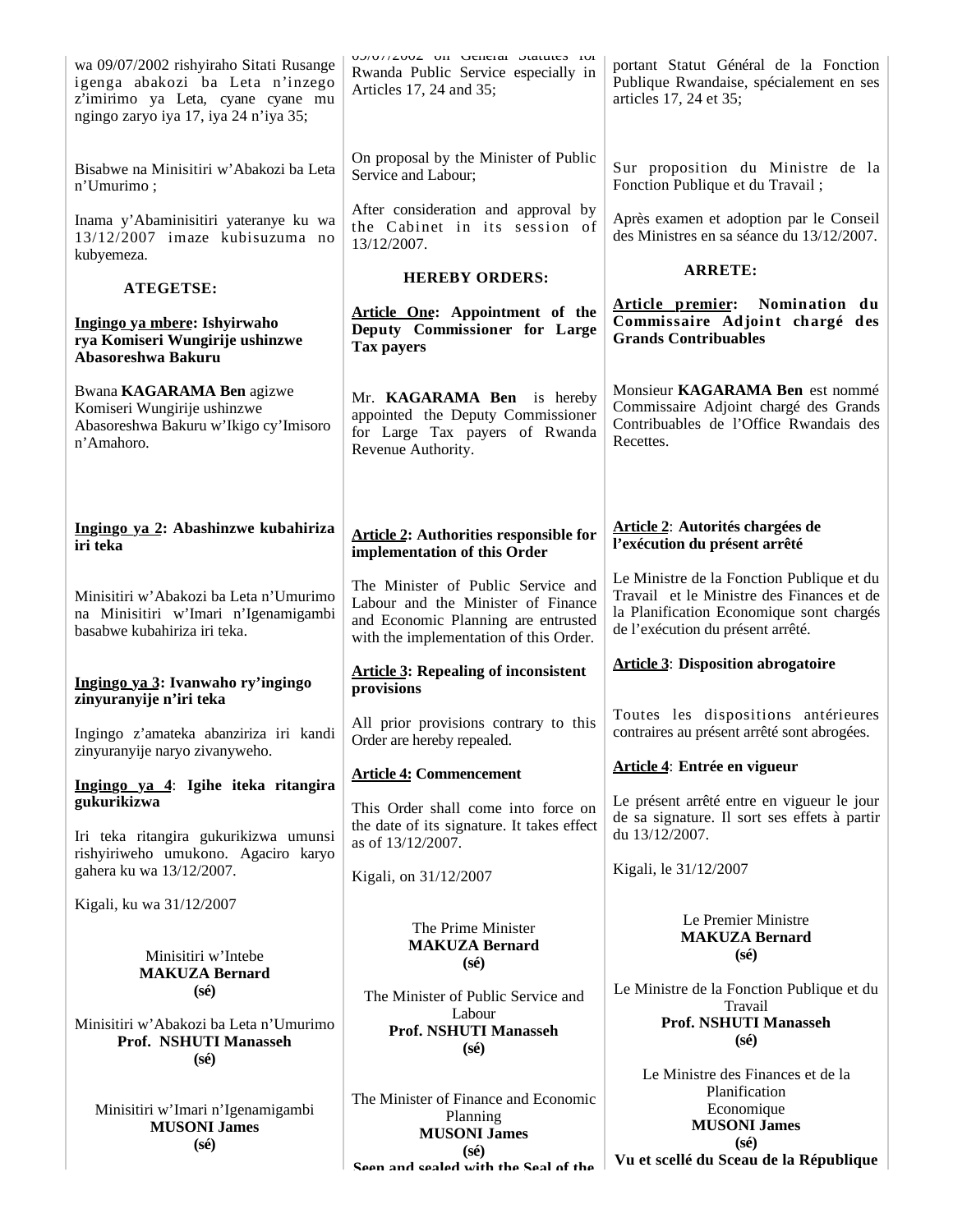| Bibonywe kandi bishyizweho<br>Ikirango cya<br>Repubulika:<br>Intumwa Nkuru ya Leta/ Minisitiri<br>w'Ubutabera<br><b>KARUGARAMA Tharcisse</b><br>$(s\acute{e})$ | un anu suntu wan un sun or un<br>Republic :<br>The Attorney General / Minister of<br>Justice<br><b>KARUGARAMA Tharcisse</b><br>$(s\acute{e})$        | Le Garde des Sceaux / Ministre de la<br>Justice<br><b>KARUGARAMA Tharcisse</b><br>$(s\acute{e})$                               |
|----------------------------------------------------------------------------------------------------------------------------------------------------------------|------------------------------------------------------------------------------------------------------------------------------------------------------|--------------------------------------------------------------------------------------------------------------------------------|
| ITEKA RYA MINISITIRI<br>W'INTEBE N° 35/03 RYO KUWA<br>31/12/2008 RISHYIRA KU<br>MWANYA W'UMURIMO<br>KOMISERI USHINZWE IMISORO<br>Y'IMBERE MU GIHUGU            | PRIME MINISTER'S ORDER N°<br>35/03<br>OF 31/12/2007<br><b>APPOINTING</b><br><b>THE</b><br><b>COMMISSIONER</b><br><b>FOR</b><br><b>DOMESTIC TAXES</b> | ARRETE DU PREMIER MINISTRE N°<br>35/03 DU 31/12/2007 PORTANT<br>NOMINATION DU COMMISSAIRE<br><b>CHARGE DES IMPÔTS INTERNES</b> |
| <b>ISHAKIRO</b>                                                                                                                                                | <b>TABLE OF CONTENTS</b>                                                                                                                             | <b>TABLE DES MATIERES</b>                                                                                                      |
| Ingingo ya mbere: Ishyirwaho<br>rya Komiseri ushinzwe Imisoro<br>y'Imbere mu Gihugu                                                                            | Article One: Appointment of the<br><b>Commissioner for Domestic Taxes</b>                                                                            | Nomination du<br>Article premier:<br>Commissaire chargé des Impôts internes                                                    |
| Ingingo ya 2: Abashinzwe<br>kubahiriza iri<br>teka                                                                                                             | Article 2: Authorities responsible<br>for the<br>implementation of this Order                                                                        | Article 2 : Autorités chargées de<br>l'exécution du présent arrêté<br><b>Article 3 : Disposition abrogatoire</b>               |
| Ingingo ya 3 : Ivanwaho ry'ingingo<br>zinyuranyije n'iri teka                                                                                                  | <b>Article 3: Repealing of inconsistent</b><br>provisions                                                                                            | Article 4 : Entrée en vigueur                                                                                                  |
| Ingingo ya 4: Igihe iteka ritangira<br>gukurikizwa                                                                                                             | <b>Article 4: Commencement</b>                                                                                                                       |                                                                                                                                |

| ITEKA RYA MINISITIRI<br>W'INTEBE $N^{\circ}$ 35/03 RYO KUWA<br>31/12/2007 RISHYIRA KU<br>MWANYA W'UMURIMO                                      | <b>PRIME MINISTER'S ORDER N°</b><br>OF $31/12/2007$<br>35/03<br><b>APPOINTING</b><br>THE<br><b>COMMISSIONER</b><br>FOR. | ARRETE DU PREMIER MINISTRE N°<br>35/03 DU 31/12/2007 PORTANT<br>NOMINATION DU COMMISSAIRE<br><b>CHARGE DES IMPÔTS INTERNES</b> |
|------------------------------------------------------------------------------------------------------------------------------------------------|-------------------------------------------------------------------------------------------------------------------------|--------------------------------------------------------------------------------------------------------------------------------|
| KOMISERI USHINZWE IMISORO<br>Y'IMBERE MU GIHUGU                                                                                                | <b>DOMESTIC TAXES</b>                                                                                                   |                                                                                                                                |
| Minisitiri w'Intebe,                                                                                                                           |                                                                                                                         | Le Premier Ministre,                                                                                                           |
|                                                                                                                                                | The Prime Minister,                                                                                                     | Vu la Constitution de la République du                                                                                         |
| Ashingiye ku Itegeko Nshinga rya<br>Repubulika y'u Rwanda ryo ku wa 04<br>Kamena 2003, nk'uko ryavuguruwe<br>kugeza ubu, cyane cyane mu ngingo | Pursuant to the Constitution of the<br>Republic of Rwanda of 4 June 2003,<br>ge amonded to date organized in            | Rwanda du 04 juin 2003, telle que révisée à<br>ce jour, spécialement en ses articles<br>118-10 $^{\circ}$ ), 119 et 121;       |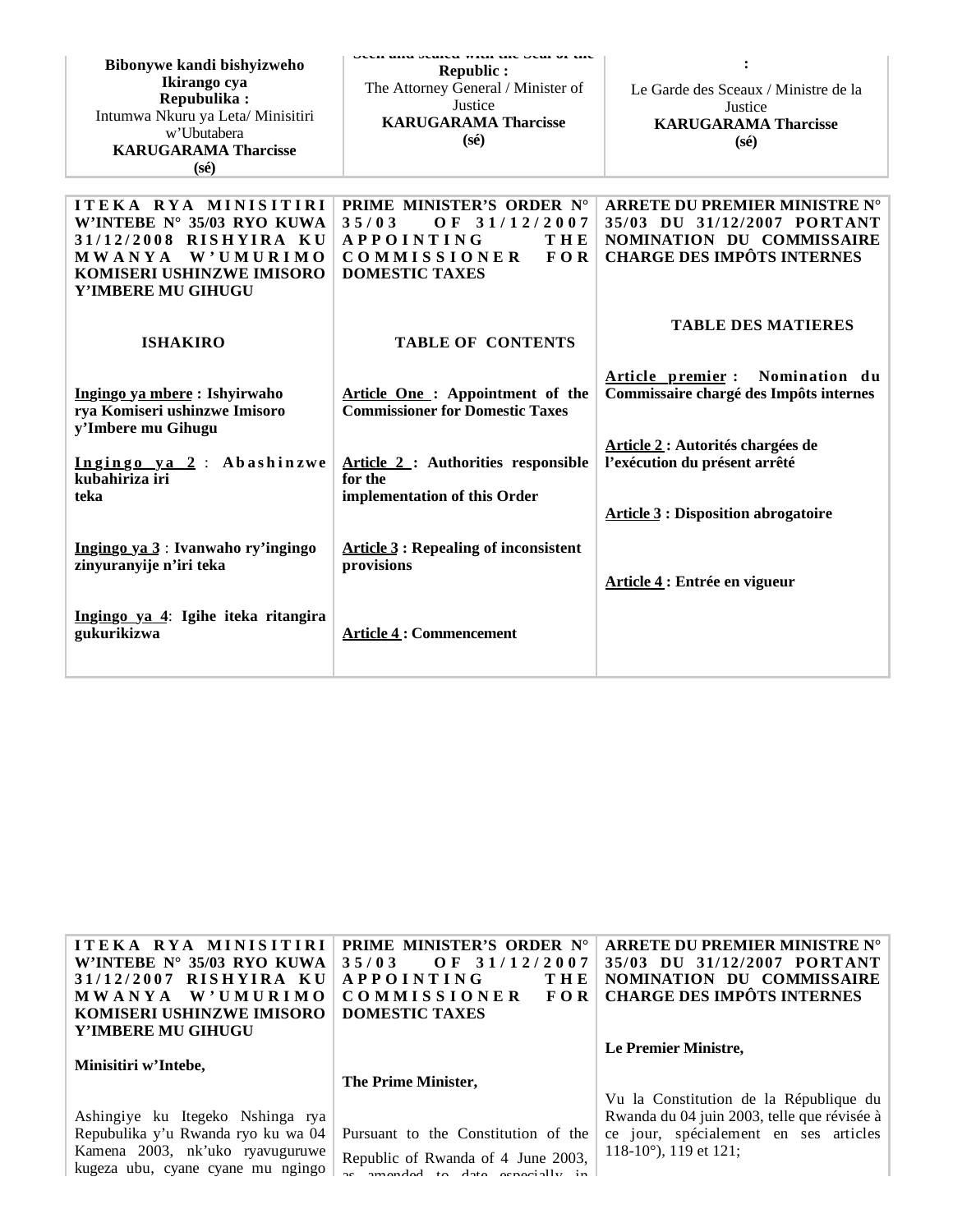| zaryo iya 118-10), iya 119 n'iya 121;                                                                                                                                                                | as amenueu to uate especially in<br>Articles 118-10°), 119 and 121;                                                                                       | Vu la Loi nº 22/2002 du 09/07/2002                                                                                                                                      |
|------------------------------------------------------------------------------------------------------------------------------------------------------------------------------------------------------|-----------------------------------------------------------------------------------------------------------------------------------------------------------|-------------------------------------------------------------------------------------------------------------------------------------------------------------------------|
| Ashingiye ku Itegeko n 22/2002 ryo ku<br>wa 09/07/2002 rishyiraho Sitati<br>Rusange igenga abakozi ba Leta<br>n'inzego z'imirimo ya Leta, cyane<br>cyane mu ngingo zaryo iya 17, iya 24<br>n'iya 35; | Pursuant to Law n° 22/2002 of<br>09/07/2002 on General Statutes for<br>Rwanda Public Service especially in<br>Articles 17, 24 and 35;                     | portant Statut Général de la Fonction<br>Publique Rwandaise, spécialement en ses<br>articles 17, 24 et 35;                                                              |
|                                                                                                                                                                                                      |                                                                                                                                                           | Sur proposition du Ministre de la Fonction<br>Publique et du Travail;                                                                                                   |
| Bisabwe na Minisitiri w'Abakozi ba<br>Leta n'Umurimo;                                                                                                                                                | On proposal by the Minister of Public<br>Service and Labour;                                                                                              | Après examen et adoption par le Conseil<br>des Ministres en sa séance du 13/12/2007.                                                                                    |
| Inama y'Abaminisitiri yateranye ku wa<br>$13/12/2007$ imaze kubisuzuma no<br>kubyemeza.                                                                                                              | After consideration and approval by the<br>Cabinet in its session of 13/12/2007.                                                                          | <b>ARRETE:</b>                                                                                                                                                          |
| <b>ATEGETSE:</b>                                                                                                                                                                                     | <b>HEREBY ORDERS:</b>                                                                                                                                     | Article premier: Nomination du<br>Commissaire chargé des Impots internes                                                                                                |
| Ingingo ya mbere: Ishyirwaho<br>rya Komiseri ushinzwe Imisoro<br>y'Imbere mu Gihugu                                                                                                                  | Article One: Appointment of the<br><b>Commissioner for Domestic Taxes</b>                                                                                 | Monsieur BUMBAKARE Pierre Célestin<br>est nommé Commissaire chargé des Impôts                                                                                           |
| <b>Bwana BUMBAKARE Pierre Célestin</b><br>agizwe Komiseri ushinzwe Imisoro<br>y'Imbere mu Gihugu<br>w'Ikigo<br>cy'Imisoro n'Amahoro.                                                                 | Mr. BUMBAKARE Pierre Célestin<br>is hereby appointed the Commissioner<br>for Domestic Taxes of Rwanda<br>Revenue Authority.                               | internes de l'Office Rwandais des Recettes.                                                                                                                             |
|                                                                                                                                                                                                      |                                                                                                                                                           | Article 2: Autorités chargées de<br>l'exécution du présent arrêté                                                                                                       |
| Ingingo ya 2: Abashinzwe<br>kubahiriza iri teka                                                                                                                                                      | <b>Article 2: Authorities responsible for</b><br>implementation of this Order                                                                             | Le Ministre de la Fonction Publique et du<br>Travail et le Ministre des Finances et de la<br>Planification Economique sont chargés de<br>l'exécution du présent arrêté. |
| Minisitiri w'Abakozi ba Leta<br>n'Umurimo na Minisitiri w'Imari<br>n'Igenamigambi basabwe kubahiriza iri                                                                                             | The Minister of Public Service and<br>Labour and the Minister of Finance<br>and Economic Planning are entrusted<br>with the implementation of this Order. | <b>Article 3: Disposition abrogatoire</b>                                                                                                                               |
| teka.                                                                                                                                                                                                | <b>Article 3: Repealing of inconsistent</b><br>provisions                                                                                                 | Toutes les dispositions antérieures<br>contraires au présent arrêté sont abrogées.                                                                                      |
| Ingingo ya 3: Ivanwaho ry'ingingo<br>zinyuranyije n'iri teka                                                                                                                                         | All prior provisions contrary to this<br>Order are hereby repealed.                                                                                       | Article 4: Entrée en vigueur                                                                                                                                            |
| Ingingo z'amateka abanziriza iri kandi<br>zinyuranyije naryo zivanyweho.                                                                                                                             | <b>Article 4: Commencement</b>                                                                                                                            | Le présent arrêté entre en vigueur le jour de<br>sa signature. Il sort ses effets à partir du<br>13/12/2007.                                                            |
| Ingingo ya 4: Igihe iteka ritangira<br>gukurikizwa                                                                                                                                                   | This Order shall come into force on the<br>date of its signature. It takes effect as<br>of 13/12/2007.                                                    | Kigali, le 31/12/2007                                                                                                                                                   |
| Iri teka ritangira gukurikizwa umunsi<br>rishyiriweho umukono. Agaciro karyo<br>gahera kuwa 13/12/2007.                                                                                              | Kigali, on 31/12/2007                                                                                                                                     | Le Premier Ministre<br><b>MAKUZA Bernard</b>                                                                                                                            |
| Kigali, kuwa 31/12/2007                                                                                                                                                                              | The Prime Minister<br><b>MAKUZA Bernard</b>                                                                                                               | $(s\acute{e})$<br>Le Ministre de la Fonction Publique et du                                                                                                             |
| Minisitiri w'Intebe<br><b>MAKUZA Bernard</b><br>$(s\acute{e})$                                                                                                                                       | $(s\acute{e})$<br>The Minister of Public Service and                                                                                                      | Travail<br><b>Prof. NSHUTI Manasseh</b><br>$(s\acute{e})$                                                                                                               |
| Minisitiri w'Abakozi ba Leta<br>n'Umurimo<br>Prof. NSHUTI Manasseh<br>$(s\acute{e})$                                                                                                                 | Labour<br><b>Prof. NSHUTI Manasseh</b><br>$(s\acute{e})$                                                                                                  | Le Ministre des Finances et de la<br>Planification<br>Economique<br><b>MUSONI James</b>                                                                                 |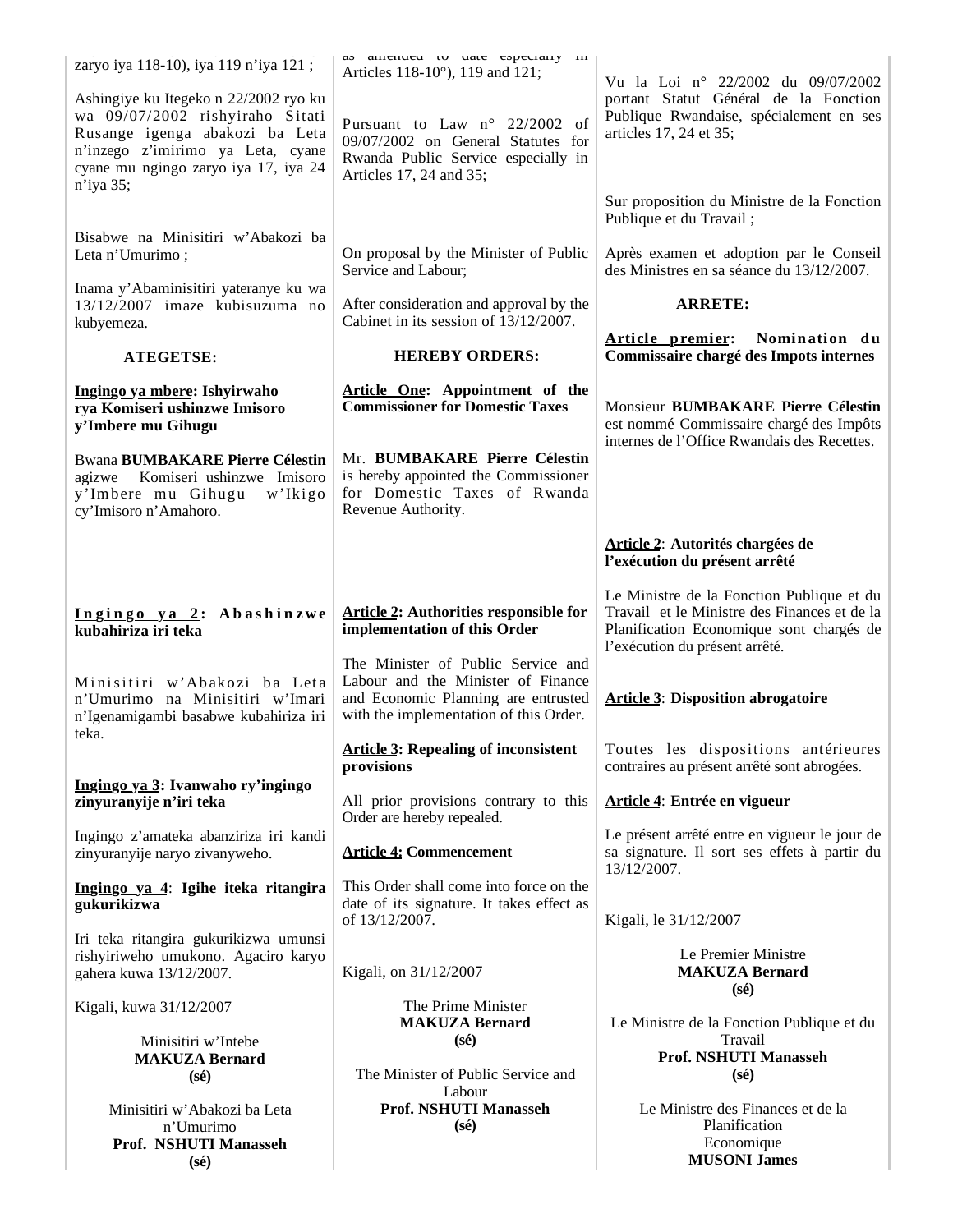| Minisitiri w'Imari n'Igenamigambi<br><b>MUSONI James</b><br>$(s\acute{e})$<br>Bibonywe kandi bishyizweho<br>Ikirango cya<br>Repubulika:<br>Intumwa Nkuru ya Leta/Minisitiri<br>w'Ubutabera<br><b>KARUGARAMA Tharcisse</b><br>$(s\acute{e})$ | The Minister of Finance and Economic<br>Planning<br><b>MUSONI James</b><br>$(s\acute{e})$<br>Seen and sealed with the Seal of the<br><b>Republic:</b><br>The Attorney General/Minister of<br>Justice<br><b>KARUGARAMA Tharcisse</b><br>$(s\acute{e})$              | $(s\acute{e})$<br>Vu et scellé du Sceau de la République :<br>Le Garde des Sceaux / Ministre de la<br>Justice<br><b>KARUGARAMA Tharcisse</b><br>$(s\acute{e})$                                                                                                |
|---------------------------------------------------------------------------------------------------------------------------------------------------------------------------------------------------------------------------------------------|--------------------------------------------------------------------------------------------------------------------------------------------------------------------------------------------------------------------------------------------------------------------|---------------------------------------------------------------------------------------------------------------------------------------------------------------------------------------------------------------------------------------------------------------|
| <b>ITEKA RYA MINISITIRI W'INTEBE</b>                                                                                                                                                                                                        | PRIME MINISTER'S ORDER N°                                                                                                                                                                                                                                          | ARRETE DU PREMIER                                                                                                                                                                                                                                             |
| $N^{\circ}$ 36/03<br>RYO KUWA 31/12/2007                                                                                                                                                                                                    | 36/03 OF 31/12/2007 APPOINTING                                                                                                                                                                                                                                     | MINISTRE N° 36/03 DU                                                                                                                                                                                                                                          |
| RISHYIRA KU MWANYA                                                                                                                                                                                                                          | DEPUTY COMMISSIONER FOR                                                                                                                                                                                                                                            | 31/12/2007<br><b>PORTANT</b>                                                                                                                                                                                                                                  |
| W'UMURIMO KOMISERI                                                                                                                                                                                                                          | SMALL<br>AND<br>MEDIUM                                                                                                                                                                                                                                             | <b>NOMINATION</b><br>DU.                                                                                                                                                                                                                                      |
| USHINZWE<br>WUNGIRIJE                                                                                                                                                                                                                       | <b>TAXPAYERS</b>                                                                                                                                                                                                                                                   | COMMISSAIRE ADJOINT                                                                                                                                                                                                                                           |
| <b>ABASORESHWA</b><br><b>BATO</b>                                                                                                                                                                                                           |                                                                                                                                                                                                                                                                    | CHARGE DES PETITS ET                                                                                                                                                                                                                                          |
| <b>N'ABACIRIRITSE</b>                                                                                                                                                                                                                       |                                                                                                                                                                                                                                                                    | <b>MOYENS CONTRIBUABLES</b>                                                                                                                                                                                                                                   |
| <b>ISHAKIRO</b><br>Ingingo ya mbere: Ishyirwaho<br>rya Komiseri Wungirije ushinzwe<br>Abasoreshwa bato n'abaciriritse<br>Ingingo ya 2: Abashinzwe kubahiriza<br>iri<br>teka<br>Ingingo ya 3: Ivanwaho ry'ingingo<br>zinyuranyije n'iri teka | <b>TABLE OF CONTENTS</b><br>Article One: Appointment of the<br>Deputy Commissioner for small and<br>medium Taxpayers<br>Article 2: Authorities responsible for<br>the<br>implementation of this Order<br><b>Article 3: Repealing of inconsistent</b><br>provisions | <b>TABLE DES</b><br><b>MATIERES</b><br>Article premier : Nomination du<br>Commissaire Adjoint chargé des<br>petits et moyens Contribuables<br>Article 2: Autorités chargées de<br>l'exécution du présent arrêté<br><b>Article 3 : Disposition abrogatoire</b> |
| Ingingo ya 4: Igihe iteka ritangira<br>gukurikizwa                                                                                                                                                                                          | <b>Article 4: Commencement</b>                                                                                                                                                                                                                                     | Article 4: Entrée en vigueur                                                                                                                                                                                                                                  |

| <b>ITEKA RYA MINISITIRI PRIME MINISTER'S ORDER N°</b>                | ARRETE DU PREMIER MINISTRE N°                                            |
|----------------------------------------------------------------------|--------------------------------------------------------------------------|
| W'INTEBE $N^{\circ}$ 36/03 RYO KUWA   36/03 OF 31/12/2007 APPOINTING | 36/03 DU 31/12/2007 PORTANT                                              |
|                                                                      | 31/12/2007 RISHYIRA KU DEPUTY COMMISSIONER FOR NOMINATION DU COMMISSAIRE |
|                                                                      | MYANYA W'UMIRIMO SMALL AND MEDIUM ADJOINT CHARGE DES PETITS ET           |
| KOMISERI WUNGIRIJE   TAXPAYERS                                       | <b>MOYENS CONTRIBUABLES</b>                                              |
| USHINZWE ABASORESHWA                                                 |                                                                          |
| <b>BATO N'ABACIRIRITSE</b>                                           |                                                                          |
|                                                                      |                                                                          |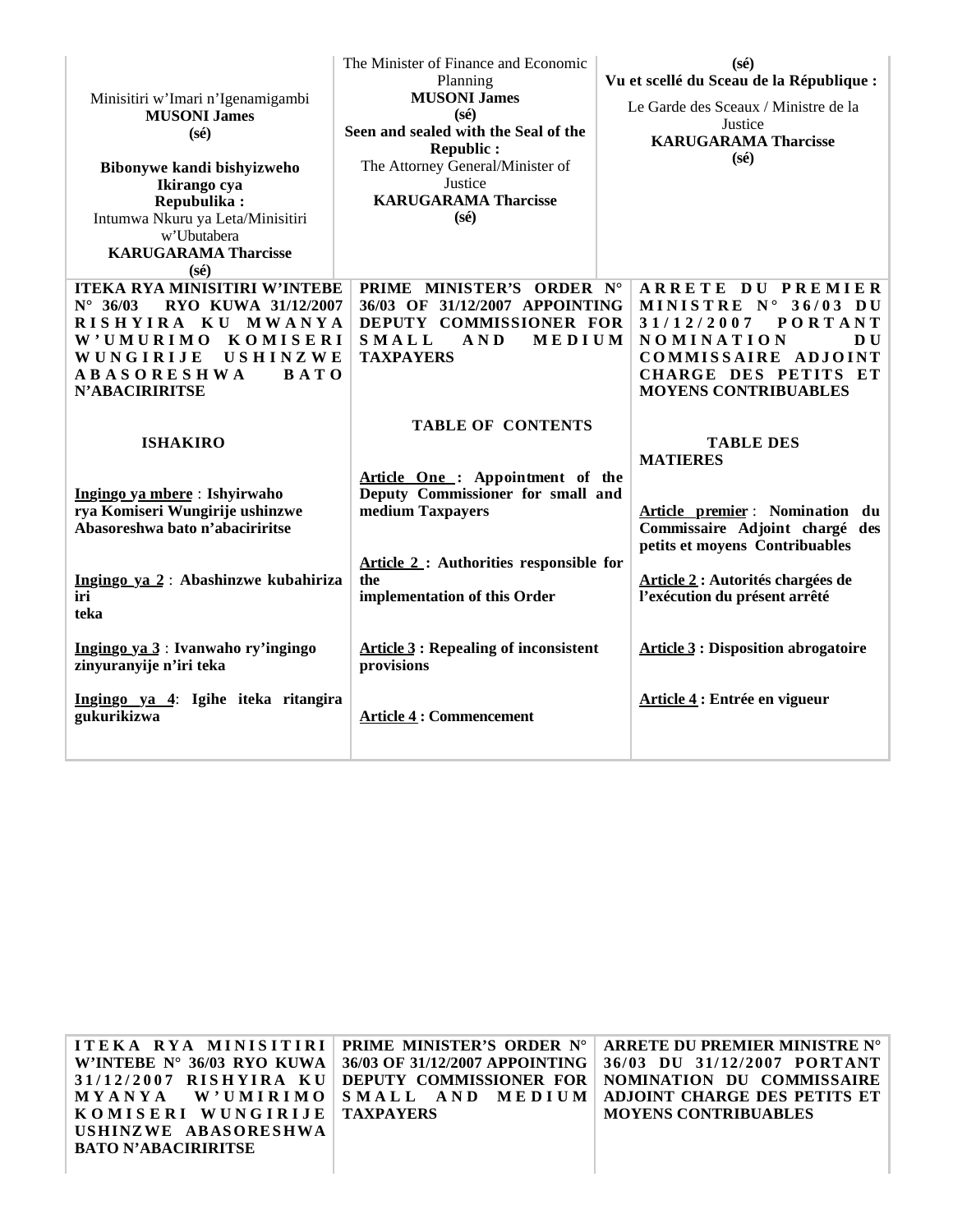| Minisitiri w'Intebe,                                                                                                                                                                     | The Prime Minister,                                                                                                                              | Le Premier Ministre,                                                                                                                                    |
|------------------------------------------------------------------------------------------------------------------------------------------------------------------------------------------|--------------------------------------------------------------------------------------------------------------------------------------------------|---------------------------------------------------------------------------------------------------------------------------------------------------------|
| Ashingiye ku Itegeko Nshinga rya<br>Repubulika y'u Rwanda ryo ku wa 04<br>Kamena 2003, nk'uko ryavuguruwe<br>kugeza ubu, cyane cyane mu ngingo                                           | Pursuant to the Constitution of the<br>Republic of Rwanda of 4 June 2003,<br>as amended to date especially in<br>Articles 118-10°), 119 and 121; | Vu la Constitution de la République du<br>Rwanda du 04 juin 2003, telle que révisée à<br>ce jour, spécialement en ses articles<br>118-10°), 119 et 121; |
| zaryo iya 118-10), iya 119 n'iya 121;<br>Ashingiye ku Itegeko n 22/2002 ryo ku<br>wa 09/07/2002 rishyiraho Sitati<br>Rusange igenga abakozi ba Leta<br>n'inzego z'imirimo ya Leta, cyane | Pursuant to Law $n^{\circ}$ 22/2002 of<br>09/07/2002 on General Statutes for<br>Rwanda Public Service especially in<br>Articles 17, 24 and 35;   | Vu la Loi nº 22/2002 du 09/07/2002<br>portant Statut Général de la Fonction<br>Publique Rwandaise, spécialement en ses<br>articles 17, 24 et 35;        |
| cyane mu ngingo zaryo iya 17, iya 24<br>n'iya 35;<br>Bisabwe na Minisitiri w'Abakozi ba                                                                                                  | On proposal by the Minister of Public<br>Service and Labour;                                                                                     | Sur proposition du Ministre de la Fonction<br>Publique et du Travail;                                                                                   |
| Leta n'Umurimo;<br>Inama y'Abaminisitiri yateranye ku wa                                                                                                                                 | After consideration and approval by<br>the Cabinet in its session of<br>13/12/2007.                                                              | Après examen et adoption par le Conseil<br>des Ministres en sa séance du 13/12/2007.                                                                    |
| 13/12/2007 imaze kubisuzuma no<br>kubyemeza.                                                                                                                                             |                                                                                                                                                  | <b>ARRETE:</b>                                                                                                                                          |
| <b>ATEGETSE:</b>                                                                                                                                                                         | <b>HEREBY ORDERS:</b><br>Article One: Appointment of the                                                                                         | Article premier: Nomination du<br>Commissaire Adjoint chargé des petits et<br>moyens Contribuables                                                      |
| Ingingo ya mbere: Ishyirwaho<br>rya Komiseri Wungirije ushinzwe<br>Abasoreshwa bato n'abaciriritse<br>Bwana UZARAMA Vincent agizwe                                                       | <b>Deputy Commissioner for small and</b><br>medium Taxpayers<br>Mr. UZARAMA Vincent is hereby<br>appointed Deputy Commissioner for               | Monsieur UZARAMA Vincent est nommé<br>Commissaire Adjoint chargé des petits et<br>Contribuables<br>de l'Office<br>moyens                                |
| Komiseri Wungirije ushinzwe<br>Abasoreshwa bato n'abaciriritse w'Ikigo<br>cy'Imisoro n'Amahoro.                                                                                          | small and medium Taxpayers of<br>Rwanda Revenue Authority.                                                                                       | Rwandais des Recettes.                                                                                                                                  |
| Ingingo ya 2: Abashinzwe                                                                                                                                                                 | <b>Article 2: Authorities responsible for</b><br>implementation of this Order                                                                    | Article 2: Autorités chargées de<br>l'exécution du présent arrêté                                                                                       |
| kubahiriza iri teka                                                                                                                                                                      | The Minister of Public Service and<br>Labour and the Minister of Finance<br>and Economic Planning are entrusted                                  | Le Ministre de la Fonction Publique et du<br>Travail et le Ministre des Finances et de la<br>Planification Economique sont chargés de                   |
| Minisitiri w'Abakozi ba Leta<br>n'Umurimo na Minisitiri w'Imari                                                                                                                          | with the implementation of this Order.                                                                                                           | l'exécution du présent arrêté.                                                                                                                          |
| n'Igenamigambi basabwe kubahiriza iri<br>teka.                                                                                                                                           | <b>Article 3: Repealing of inconsistent</b><br>provisions                                                                                        | <b>Article 3: Disposition abrogatoire</b>                                                                                                               |
| Ingingo ya 3: Ivanwaho ry'ingingo<br>zinyuranyije n'iri teka                                                                                                                             | All prior provisions contrary to this<br>Order are hereby repealed.                                                                              | Toutes les dispositions antérieures<br>contraires au présent arrêté sont abrogées.                                                                      |
| Ingingo z'amateka abanziriza iri kandi                                                                                                                                                   | <b>Article 4: Commencement</b>                                                                                                                   | Article 4: Entrée en vigueur                                                                                                                            |
| zinyuranyije naryo zivanyweho.<br>Ingingo ya 4: Igihe iteka ritangira<br>gukurikizwa                                                                                                     | This Order shall come into force on<br>the date of its signature. It takes effect<br>as of 13/12/2007.                                           | Le présent arrêté entre en vigueur le jour de<br>sa signature. Il sort ses effets à partir du<br>13/12/2007.                                            |
| Iri teka ritangira gukurikizwa umunsi<br>rishyiriweho umukono. Agaciro karyo<br>gahera ku wa 13/12/2007.                                                                                 | Kigali, on                                                                                                                                       | Kigali, le 31/12/2007                                                                                                                                   |
| Kigali, kuwa 31/12/2007                                                                                                                                                                  | The Prime Minister<br><b>MAKUZA Bernard</b><br>$(s\acute{e})$                                                                                    | Le Premier Ministre<br><b>MAKUZA Bernard</b><br>$(s\acute{e})$                                                                                          |
| Minisitiri w'Intebe                                                                                                                                                                      | The Minister of Dublic Corriers and                                                                                                              |                                                                                                                                                         |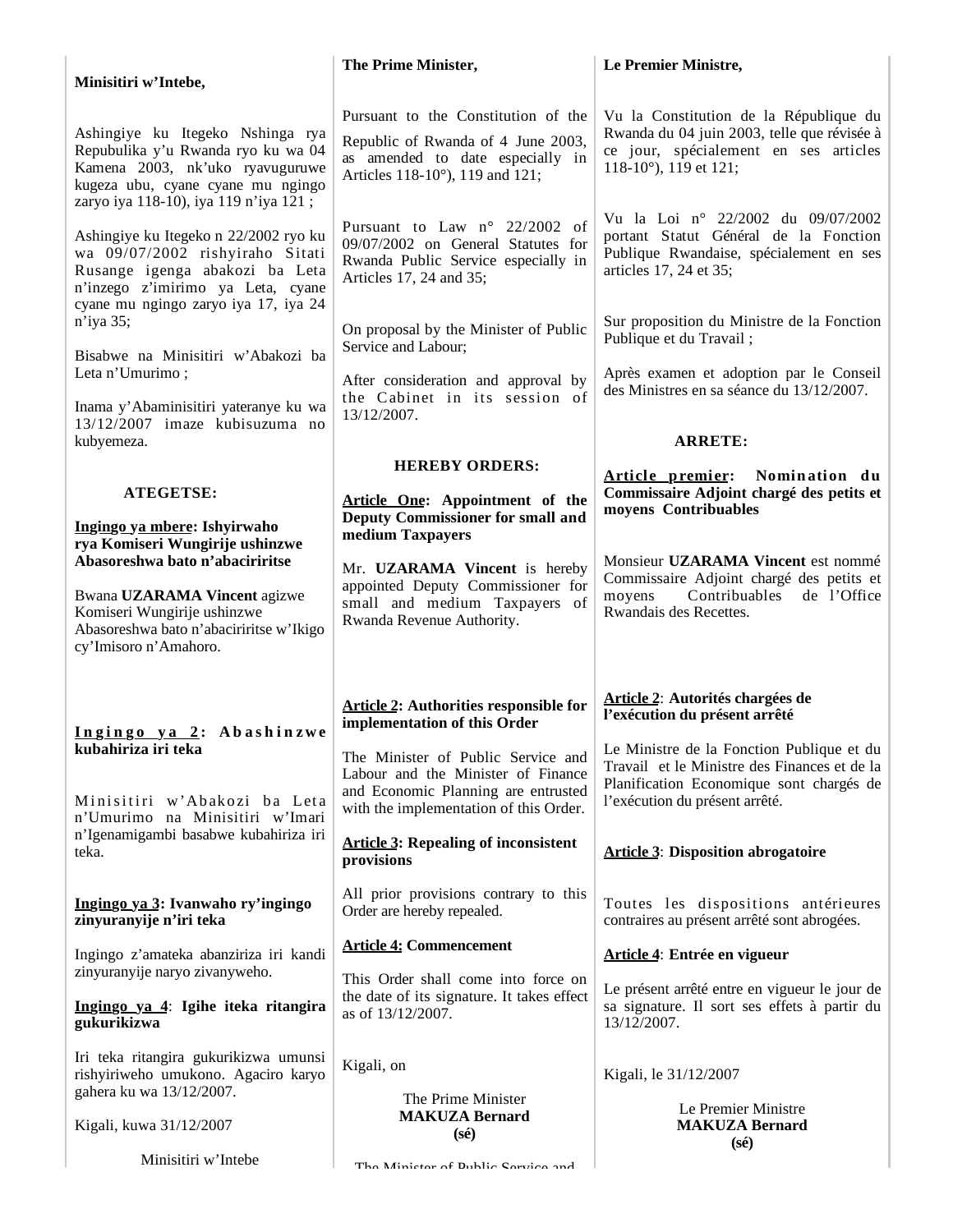| <b>MAKUZA Bernard</b><br>$(s\acute{e})$<br>Minisitiri w'Abakozi ba Leta<br>n'Umurimo                                                                                     | THE IMITIATEL OF F HUIL JEI VICE AIR<br>Labour<br>Prof. NSHUTI Manasseh<br>$(s\acute{e})$                                                   | Le Ministre de la Fonction Publique et du<br>Travail<br><b>Prof. NSHUTI Manasseh</b><br>$(s\acute{e})$                                                      |
|--------------------------------------------------------------------------------------------------------------------------------------------------------------------------|---------------------------------------------------------------------------------------------------------------------------------------------|-------------------------------------------------------------------------------------------------------------------------------------------------------------|
| Prof. NSHUTI Manasseh<br>$(s\acute{e})$                                                                                                                                  | The Minister of Finance and Economic<br>Planning<br><b>MUSONI James</b><br>(s <sub>e</sub> )                                                | Le Ministre des Finances et de la<br>Planification<br>Economique<br><b>MUSONI</b> James                                                                     |
| Minisitiri w'Imari n'Igenamigambi<br><b>MUSONI James</b><br>$(s\acute{e})$<br>Bibonywe kandi bishyizweho                                                                 | Seen and sealed with the Seal of the<br><b>Republic:</b><br>The Attorney General / Minister of<br>Justice                                   | $(s\acute{e})$<br>Vu et scellé du Sceau de la République :<br>Le Garde des Sceaux / Ministre de la Justice<br><b>KARUGARAMA Tharcisse</b><br>$(s\acute{e})$ |
| Ikirango cya<br>Repubulika:<br>Intumwa Nkuru ya Leta / Minisitiri<br>w'Ubutabera<br><b>KARUGARAMA Tharcisse</b><br>$(s\acute{e})$                                        | <b>KARUGARAMA Tharcisse</b><br>$(s\acute{e})$                                                                                               |                                                                                                                                                             |
| ITEKA RYA MINISITIRI<br>W'INTEBE N° 37/03 RYO KUWA<br>31/12/2007 RISHYIRA KU<br>MWANYA W'UMURIMO<br>UMUYOBOZI USHINZWE<br>ITUMANAHO RYA PEREZIDA<br><b>WA REPUBULIKA</b> | PRIME MINISTER'S ORDER N°<br>37/03 OF 31/12/2007 APPOINTING<br><b>PRESIDENT'S</b><br>THE<br><b>COMMUNICATION DIRECTOR</b><br><b>GENERAL</b> | <b>ARRETE DU PREMIER MINISTRE N</b><br>37/03 DU 31/12/2007 PORTANT<br>NOMINATION DU DIRECTEUR<br>GENERAL DE COMMUNICATION<br><b>PRESIDENTIELLE</b>          |
| <b>ISHAKIRO</b>                                                                                                                                                          | <b>TABLE OF CONTENTS</b>                                                                                                                    | <b>TABLE DES MATIERES</b>                                                                                                                                   |
| Ingingo ya mbere: Ishyirwaho<br>ry'Umuyobozi Mukuru ushinzwe<br>Itumanaho rya Perezida wa<br>Repubulika                                                                  | Article One: Appointment of the<br><b>President's Communication Director</b><br><b>General</b>                                              | <b>Article premier : Nomination de</b><br>Directeur Général de Communication<br>Présidentielle                                                              |
| Ingingo ya 2: Abashinzwe<br>kubahiriza iri<br>teka                                                                                                                       | <b>Article 2: Authorities responsible for</b><br>the<br>implementation of this Order                                                        | Article 2: Autorités chargées de<br>l'exécution du présent arrêté<br><b>Article 3 : Disposition abrogatoire</b>                                             |
| Ingingo ya 3: Ivanwaho ry'ingingo<br>zinyuranyije n'iri teka                                                                                                             | <b>Article 3: Repealing of inconsistent</b><br>provisions                                                                                   | Article 4: Entrée en vigueur                                                                                                                                |
| Ingingo ya 4: Igihe iteka ritangira<br>gukurikizwa                                                                                                                       | <b>Article 4: Commencement</b>                                                                                                              |                                                                                                                                                             |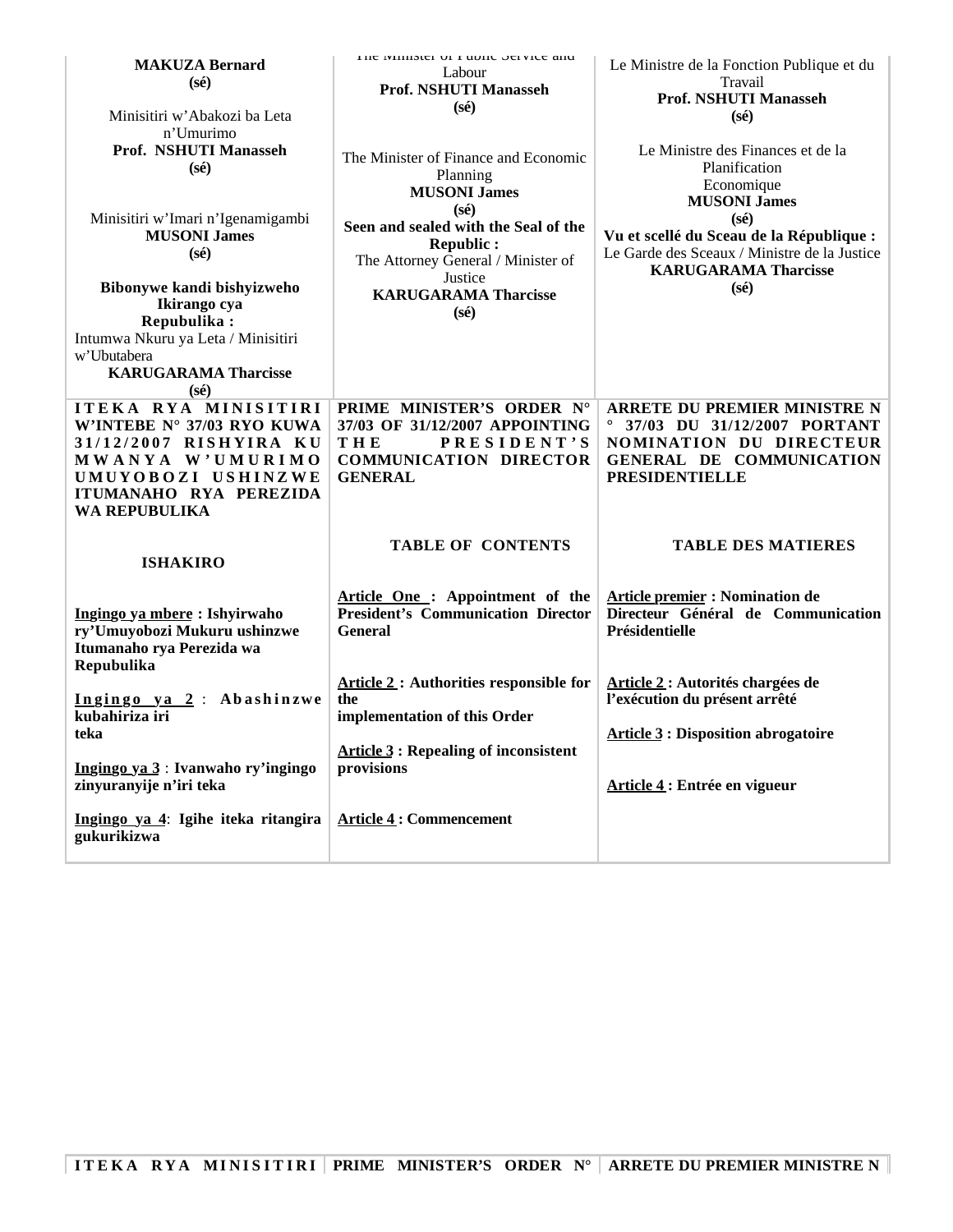| W'INTEBE N° 37/03 RYO KUWA<br>31/12/2007 RISHYIRA KU<br>MWANYA W'UMURIMO<br>UMUYOBOZI MUKURU<br>USHINZWE ITUMANAHO RYA<br>PEREZIDA WA REPUBULIKA                                                     | 37/03 OF 31/12/2007 APPOINTING<br>тне<br><b>PRESIDENT'S</b><br><b>COMMUNICATION DIRECTOR</b><br><b>GENERAL</b>                                              | $^{\circ}$ 37/03 DU 31/12/2007 PORTANT<br><b>NOMINATION DU DIRECTEUR</b><br>GENERAL DE COMMUNICATION<br><b>PRESIDENTIELLE</b>                                      |
|------------------------------------------------------------------------------------------------------------------------------------------------------------------------------------------------------|-------------------------------------------------------------------------------------------------------------------------------------------------------------|--------------------------------------------------------------------------------------------------------------------------------------------------------------------|
| Minisitiri w'Intebe,                                                                                                                                                                                 | The Prime Minister,                                                                                                                                         | Le Premier Ministre,                                                                                                                                               |
| Ashingiye ku Itegeko Nshinga rya<br>Repubulika y'u Rwanda ryo ku wa 04<br>Kamena 2003, nk'uko ryavuguruwe<br>kugeza ubu, cyane cyane mu ngingo<br>zaryo iya 118-10), iya 119 n'iya 121;              | Pursuant to the Constitution of the<br>Republic of Rwanda of 4 June 2003, as<br>amended to date especially in Articles<br>118-10 $^{\circ}$ ), 119 and 121; | Vu la Constitution de la République du<br>Rwanda du 04 juin 2003, telle que révisée<br>à ce jour, spécialement en ses articles<br>118-10 $^{\circ}$ ), 119 et 121; |
| Ashingiye ku Itegeko n 22/2002 ryo<br>ku wa 09/07/2002 rishyiraho Sitati<br>Rusange igenga abakozi ba Leta<br>n'inzego z'imirimo ya Leta, cyane<br>cyane mu ngingo zaryo iya 17, iya 24<br>n'iya 35; | Pursuant to Law n° 22/2002 of<br>09/07/2002 on General Statutes for<br>Rwanda Public Service especially in<br>Articles 17, 24 and 35;                       | Vu la Loi nº 22/2002 du 09/07/2002<br>portant Statut Général de la Fonction<br>Publique Rwandaise, spécialement en ses<br>articles 17, 24 et 35;                   |
| Bisabwe na Minisitiri w'Abakozi ba<br>Leta n'Umurimo;                                                                                                                                                | On proposal by the Minister of Public                                                                                                                       | Sur proposition du Ministre de la Fonction<br>Publique et du Travail;                                                                                              |
| Inama y'Abaminisitiri yateranye ku<br>wa 13/12/2007 imaze kubisuzuma no<br>kubyemeza.                                                                                                                | Service and Labour;<br>After consideration and approval by the<br>Cabinet in its session of 13/12/2007.                                                     | Après examen et adoption par le Conseil<br>des Ministres en sa séance du 13/12/2007.                                                                               |
| <b>ATEGETSE:</b>                                                                                                                                                                                     |                                                                                                                                                             | <b>ARRETE:</b>                                                                                                                                                     |
| Ingingo ya mbere: Ishyirwaho<br>ry'Umuyobozi ushinzwe Itumanaho<br>rya Perezida                                                                                                                      | <b>HEREBY ORDERS:</b><br>Article One: : Appointment of the<br><b>President's Communication Director</b><br><b>General</b>                                   | <b>Article premier: Nomination de</b><br>Directeur Général de Communication<br>Présidentielle                                                                      |
| <b>Bwana Yolande Ngombo MAKOLO</b><br>agizwe Umuyobozi Mukuru ushinzwe<br>Itumanaho rya Perezida wa<br>Repubulika.                                                                                   | Mr. Yolande Ngombo MAKOLO is<br>hereby appointed the President's<br>Communication General.                                                                  | Monsieur Yolande Ngombo MAKOLO<br>est nommé Directeur Général de<br>Communication Présidentielle.                                                                  |
| Ingingo ya 2: Abashinzwe<br>kubahiriza iri teka                                                                                                                                                      | <b>Article 2: Authorities responsible for</b><br>implementation of this Order                                                                               | <b>Article 2: Autorités chargées de</b><br>l'exécution du présent arrêté                                                                                           |
| Minisitiri w'Abakozi ba Leta<br>n'Umurimo na Minisitiri w'Imari                                                                                                                                      |                                                                                                                                                             | Le Ministre de la Fonction Publique et du                                                                                                                          |
| n'Igenamigambi basabwe gushyira mu<br>bikorwa iri teka.                                                                                                                                              | The Minister of Public Service and<br>Labour and the Minister of Finance and<br>Economic Planning are entrusted with                                        | Travail et le Ministre des Finances et de la<br>Planification Economique sont chargés de<br>l'exécution du présent arrêté.                                         |
|                                                                                                                                                                                                      | the implementation of this Order.                                                                                                                           | <b>Article 3: Disposition abrogatoire</b>                                                                                                                          |
| Ingingo ya 3: Ivanwaho ry'ingingo<br>zinyuranyije n'iri teka                                                                                                                                         | <b>Article 3: Repealing of inconsistent</b><br>provisions                                                                                                   | Toutes les dispositions antérieures<br>contraires au présent arrêté sont abrogées.                                                                                 |
| Ingingo z'amateka abanziriza iri kandi<br>zinyuranyije naryo zivanyweho.                                                                                                                             | All prior provisions contrary to this<br>Order are hereby repealed.                                                                                         | Article 4: Entrée en vigueur                                                                                                                                       |
| <u>Ingingo ya 4</u> : Igihe iteka ritangira<br>gukurikizwa                                                                                                                                           | <b>Article 4: Commencement</b>                                                                                                                              | Le présent arrêté entre en vigueur le jour de<br>sa signature. Il sort ses effets à partir du                                                                      |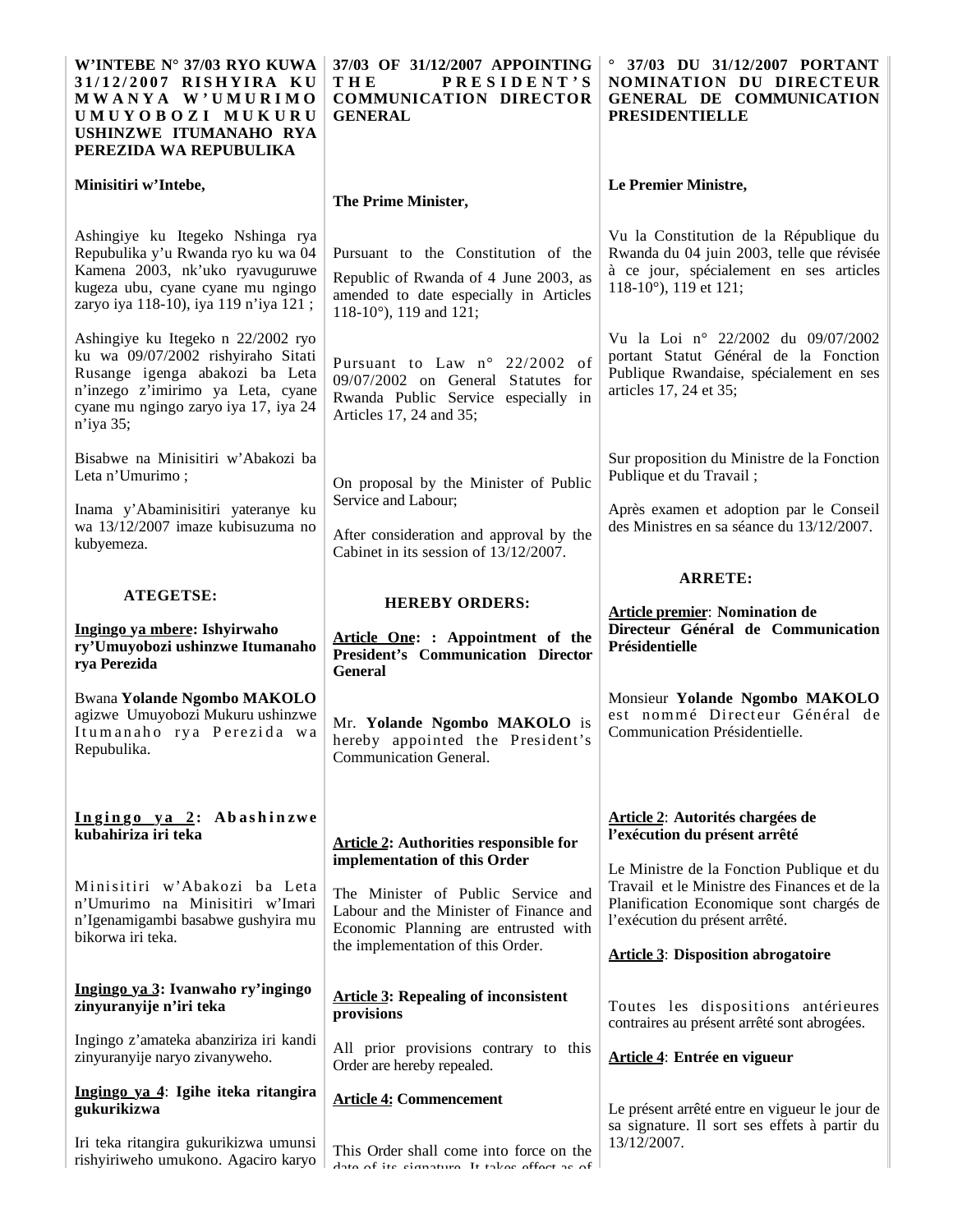| gahera ku wa 13/12/2007.                                 | uate ut its signature. It takes effect as ut              |                                                                            |
|----------------------------------------------------------|-----------------------------------------------------------|----------------------------------------------------------------------------|
|                                                          | 13/12/2007.                                               | Kigali, le 31/12/2007                                                      |
| Kigali, kuwa 31/12/2007                                  |                                                           |                                                                            |
| Minisitiri w'Intebe                                      | Kigali, on 31/12/2007                                     | Le Premier Ministre<br><b>MAKUZA Bernard</b>                               |
| <b>MAKUZA Bernard</b>                                    |                                                           | $(s\acute{e})$                                                             |
| $(s\acute{e})$                                           | The Prime Minister<br><b>MAKUZA Bernard</b>               |                                                                            |
|                                                          | $(s\acute{e})$                                            | Le Ministre de la Fonction Publique et du                                  |
| Minisitiri w'Abakozi ba Leta<br>n'Umurimo                |                                                           | Travail<br><b>Prof. NSHUTI Manasseh</b>                                    |
| Prof. NSHUTI Manasseh                                    | The Minister of Public Service and                        | $(s\acute{e})$                                                             |
| $(s\acute{e})$                                           | Labour<br>Prof. NSHUTI Manasseh                           | Le Ministre des Finances et de la                                          |
|                                                          | $(s\acute{e})$                                            | Planification                                                              |
| Minisitiri w'Imari n'Igenamigambi<br><b>MUSONI James</b> |                                                           | Economique<br><b>MUSONI James</b>                                          |
| $(s\acute{e})$                                           | The Minister of Finance and Economic                      | $(s\acute{e})$                                                             |
|                                                          | Planning<br><b>MUSONI James</b>                           | Vu et scellé du Sceau de la République                                     |
| Bibonywe kandi bishyizweho                               | $(s\acute{e})$                                            |                                                                            |
| Ikirango cya<br>Repubulika:                              | Seen and sealed with the Seal of the                      | Le Garde des Sceaux / Ministre de la<br>Justice                            |
| Intumwa Nkuru ya Leta / Minisitiri                       | <b>Republic:</b>                                          | <b>KARUGARAMA Tharcisse</b>                                                |
| w'Ubutabera                                              | The Attorney General / Minister of<br>Justice             | $(s\acute{e})$                                                             |
| <b>KARUGARAMA Tharcisse</b>                              | <b>KARUGARAMA Tharcisse</b>                               |                                                                            |
| $(s\acute{e})$                                           | $(s\acute{e})$                                            |                                                                            |
| ITEKA RYA MINISITIRI                                     | PRIME MINISTER'S ORDER N°                                 | <b>ARRETE DU PREMIER MINISTRE N</b><br>$\circ$                             |
| W'INTEBE N° 01/03 RYO KUWA<br>26/03/2008 RISHYIRAHO      | 01/03 OF 26/03/2008 APPOINTING<br>A SECRETARY GENERAL     | 01/03<br><b>DU 26/03/2008 PORTANT</b><br><b>NOMINATION D'UN SECRETAIRE</b> |
| UMUNYAMABANGA MUKURU                                     |                                                           | <b>GENERAL</b>                                                             |
|                                                          |                                                           |                                                                            |
| <b>ISHAKIRO</b>                                          | <b>TABLE OF CONTENTS</b>                                  | <b>TABLE DES MATIERES</b>                                                  |
|                                                          |                                                           |                                                                            |
|                                                          |                                                           |                                                                            |
|                                                          | Article One: Appointment of a                             |                                                                            |
| Ingingo ya mbere: Ishyirwaho                             | <b>Secretary General</b>                                  | Nomination d'un<br>Article premier:                                        |
| ry'Umunyamabanga Mukuru                                  |                                                           | Secrétaire Général                                                         |
|                                                          | <b>Article 2:</b> Authorities responsible for             |                                                                            |
| Ingingo ya 2: Abashinzwe ishyirwa                        | implementation of this Order                              | Article 2: Autorités chargées de                                           |
| mu bikorwa ry'iri teka                                   |                                                           | l'exécution du présent arrêté                                              |
|                                                          |                                                           |                                                                            |
| Ingingo ya 3: Ivanwaho ry'ingingo                        | <b>Article 3:</b> Repealing of inconsistent<br>provisions | <b>Article 3: Disposition abrogatoire</b>                                  |
| zinyuranyije n'iri teka                                  |                                                           |                                                                            |
|                                                          |                                                           |                                                                            |
|                                                          | <b>Article 4: Commencement</b>                            |                                                                            |
| Ingingo ya 4: Igihe iteka ritangira<br>gukurikizwa       |                                                           | Article 4: Entrée en vigueur                                               |
|                                                          |                                                           |                                                                            |
|                                                          |                                                           |                                                                            |
|                                                          |                                                           |                                                                            |
|                                                          |                                                           |                                                                            |
|                                                          |                                                           |                                                                            |
|                                                          |                                                           |                                                                            |
|                                                          |                                                           |                                                                            |
|                                                          |                                                           |                                                                            |
|                                                          |                                                           |                                                                            |
|                                                          |                                                           |                                                                            |
|                                                          |                                                           |                                                                            |
|                                                          |                                                           |                                                                            |
|                                                          |                                                           |                                                                            |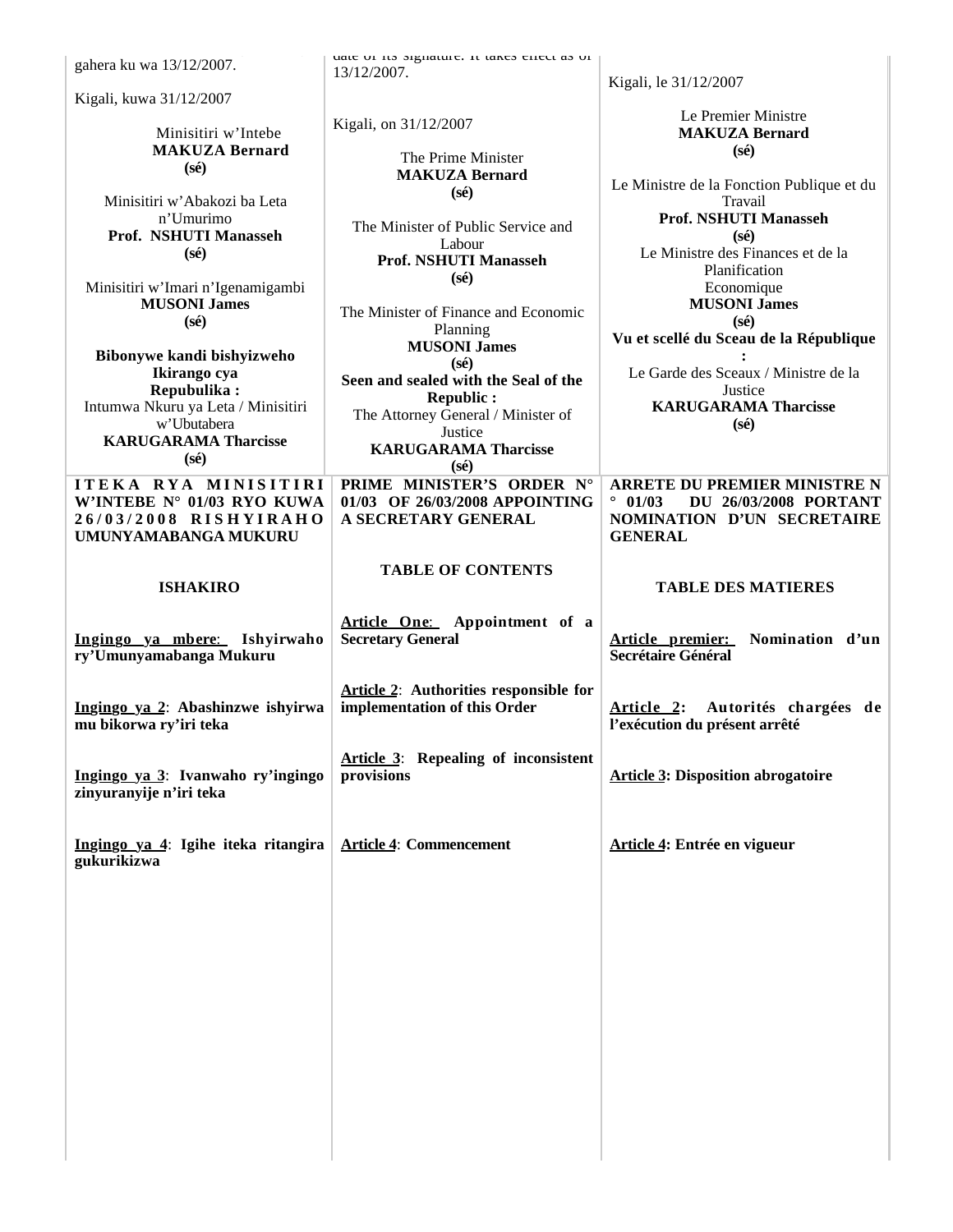| ITEKA RYA MINISITIRI<br>W'INTEBE N° 01/03 RYO KUWA<br>26/03/2008 RISHYIRAHO<br>UMUNYAMABANGA MUKURU                                                                                         | PRIME MINISTER'S ORDER N°<br>01/03 OF 26/03/2008 APPOINTING<br>A SECRETARY GENERAL                                                                            | <b>ARRETE DU PREMIER MINISTRE N</b><br><b>DU 26/03/2008 PORTANT</b><br>$^{\circ}$ 01/03<br>NOMINATION D'UN SECRETAIRE<br><b>GENERAL</b>                                                                |
|---------------------------------------------------------------------------------------------------------------------------------------------------------------------------------------------|---------------------------------------------------------------------------------------------------------------------------------------------------------------|--------------------------------------------------------------------------------------------------------------------------------------------------------------------------------------------------------|
|                                                                                                                                                                                             | The Prime Minister,                                                                                                                                           | Le Premier Ministre,                                                                                                                                                                                   |
| Minisitiri w'Intebe,<br>Ashingiye ku Itegeko Nshinga rya<br>Repubulika y'u Rwanda ryo ku wa 04<br>Kamena 2003, nk'uko ryavuguruwe<br>kugeza ubu, cyane cyane mu ngingo za                   | Pursuant to the Constitution of the<br>Republic of Rwanda of 04 June 2003,<br>as amended to date, especially in<br>Articles 118, 119, 121 and 201;            | Vu la Constitution de la République du<br>Rwanda du 04 juin 2003, telle que révisée<br>à ce jour, spécialement en ses articles 118,<br>119 121 et 201;                                                 |
| ryo iya 118, iya119, iya 121 n'iya 201;<br>Ashingiye ku Itegeko n° 22/2002 ryo<br>ku wa 09/07/2002 rishyiraho Sitati<br>Rusange igenga Abakozi ba Leta<br>n'inzego z'imirimo ya Leta, cyane | Pursuant to Law n° 22/2002 of<br>09/07/2002 establishing Law on general<br>statutes for Rwanda Public Service,<br>especially in its Articles 17, 24 and 35;   | Vu la Loi nº 22/2002 du 09/07/2002<br>portant Statut Général de la Fonction<br>Publique Rwandaise, spécialement en ses<br>articles 17, 24 et 35;                                                       |
| cyane mu ngingo zaryo iya 17, iya 24<br>n'iya 35;                                                                                                                                           | On proposal by the Minister of<br>Education;                                                                                                                  | Sur proposition du Ministre de                                                                                                                                                                         |
| Bisabwe na Minisitiri w'Uburezi;                                                                                                                                                            | After consideration and approval by the<br>Cabinet in its session of 12/03/2008;                                                                              | l'Education;                                                                                                                                                                                           |
| Inama y'Abaminisitiri yateranye ku wa<br>12/03/2008 imaze kubisuzuma no<br>kubyemeza;                                                                                                       | <b>HEREBY ORDERS:</b>                                                                                                                                         | Après examen et adoption par le Conseil<br>des Ministres en sa séance du 12/03/2008;                                                                                                                   |
| <b>ATEGETSE:</b>                                                                                                                                                                            | Article One: Appointment of a<br><b>Secretary General</b>                                                                                                     | <b>ARRETE:</b>                                                                                                                                                                                         |
| Ingingo ya mbere: Ishyirwaho<br>ry'Umunyamabanga Mukuru<br>Bwana NSENGIYUMVA Justin agizwe                                                                                                  | Mr. NSENGIYUMVA Justin is<br>appointed Secretary General in the<br>Ministry of Education.                                                                     | Article premier: Nomination d'un<br>Secrétaire Général<br>Monsieur NSENGIYUMVA Justin est<br>nommé Secrétaire Général au Ministère de                                                                  |
| Umunyamabanga Mukuru muri<br>Minisiteri y'Uburezi.                                                                                                                                          | <b>Article 2:</b> Authorities responsible for<br>implementation of this Order                                                                                 | l'Education.                                                                                                                                                                                           |
| Ingingo ya 2: Abashinzwe gushyira<br>mu bikorwa iri teka                                                                                                                                    | The Minister of Education, the Minister<br>of Public Service and Labour and the                                                                               | <b>Article 2:</b><br>Autorités chargées de<br>l'exécution du présent arrête                                                                                                                            |
| Minisitiri w' Uburezi, Minisitiri<br>w'Abakozi ba Leta n'Umurimo na<br>Minisitiri w'Imari n'Igenamigambi<br>basabwe kubahiriza iri teka.                                                    | Minister of Finance and Economic<br>Planning are entrusted with<br>implementing this Order.<br><b>Article 3:</b> Repealing of inconsistent<br>provisions      | Le Ministre de l'Education, le Ministre de<br>la Fonction Publique et du Travail et le<br>Ministre des Finances et de la Planification<br>Economique sont chargés de l'exécution du<br>présent arrêté. |
| Ingingo ya 3: Ivanwaho ry'ingingo<br>zinyuranyije n'iri teka                                                                                                                                |                                                                                                                                                               | <b>Article 3: Disposition abrogatoire</b>                                                                                                                                                              |
| Ingingo zose z' amateka abanziriza iri<br>kandi zinyuranyije na ryo zivanyweho.                                                                                                             | All prior provisions contrary to this<br>Order are hereby repealed.                                                                                           | Toutes les dispositions antérieures<br>contraires au présent arrêté sont abrogées.                                                                                                                     |
| Ingingo ya 4: Igihe iteka ritangira<br>gukurikizwa.                                                                                                                                         | <b>Article 4: Commencement</b>                                                                                                                                | Article 4: Entrée en vigueur                                                                                                                                                                           |
| Iri teka ritangira gukurikizwa ku munsi<br>ritangarijweho mu Igazeti ya Leta ya<br>Repubulika y'u Rwanda. Agaciro karyo<br>gahera ku wa 12/03/2008.                                         | This Order shall come into force on the<br>date of its publication in the Official<br>Gazette of the Republic of Rwanda. It<br>takes effect as of 12/03/2008. | Le présent arrêté entre en vigueur le jour de<br>sa publication au Journal Officiel de la<br>République du Rwanda. Il sort ses effets à<br>partir du 12/03/2008.                                       |
| Kigali, kuwa 26/03/2008                                                                                                                                                                     | Kigali, on 26/03/2008                                                                                                                                         | Kigali, le 26/03/2008                                                                                                                                                                                  |
| Minisitiri w'Intebe<br><b>MAKUZA Bernard</b>                                                                                                                                                | The Prime Minister<br><b>MAKUZA Bernard</b>                                                                                                                   | Le Premier Ministre                                                                                                                                                                                    |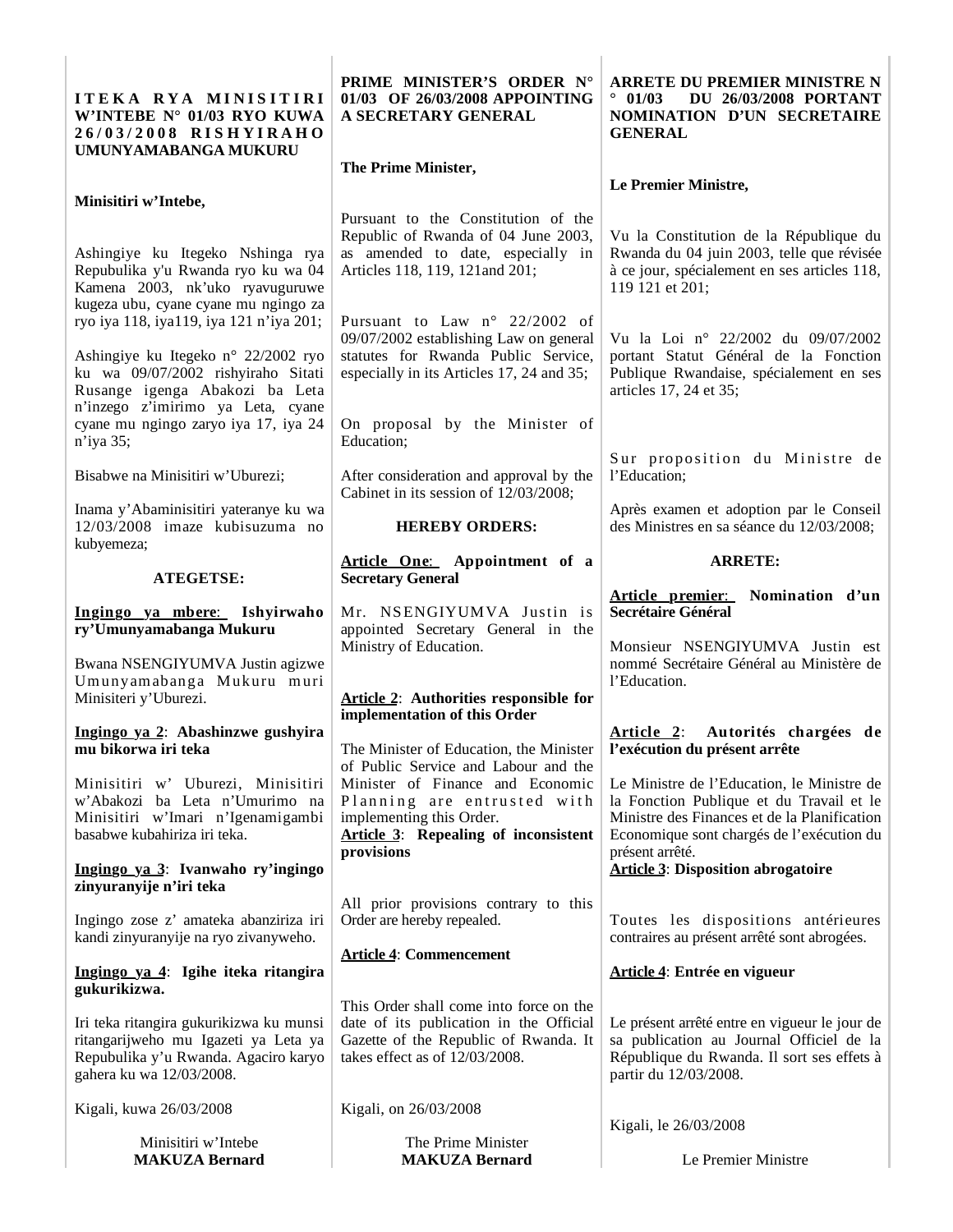| $(s\acute{e})$                                                                                                | $(s\acute{e})$                                                                               | <b>MAKUZA Bernard</b>                                                                                                               |
|---------------------------------------------------------------------------------------------------------------|----------------------------------------------------------------------------------------------|-------------------------------------------------------------------------------------------------------------------------------------|
| Minisitiri w'Uburezi<br>Dr. GAHAKWA Daphrose<br>$(s\acute{e})$                                                | The Minister of Education<br>Dr. GAHAKWA Daphrose<br>$(s\acute{e})$                          | $(s\acute{e})$<br>Le Ministre de l'Education<br>Dr. GAHAKWA Daphrose<br>$(s\acute{e})$                                              |
| Minisitiri w'Abakozi ba Leta<br>n'Umurimo<br><b>MUREKEZI Anastase</b><br>$(s\acute{e})$                       | The Minister of Public Service and<br>Labour<br><b>MUREKEZI Anastase</b><br>$(s\acute{e})$   | Le Ministre de la Fonction Publique et du<br>Travail<br><b>MUREKEZI Anastase</b><br>$(s\acute{e})$                                  |
| Minisitiri w'Imari n'Igenamigambi<br><b>MUSONI James</b><br>$(s\acute{e})$                                    | The Minister of Finance and Economic<br>Planning<br><b>MUSONI James</b><br>$(s\acute{e})$    | Le Ministre des Finances et de la<br>Planification Economique<br><b>MUSONI James</b><br>$(s\acute{e})$                              |
| Bibonywe kandi bishyizweho<br>Ikirango cya Repubulika:<br>Minisitiri w'Ubutabera/Intumwa Nkuru                | Seen and sealed with the Seal of the<br><b>Republic:</b>                                     | Vu et scellé du Sceau de la République:                                                                                             |
| ya Leta<br><b>KARUGARAMA Tharcisse</b><br>$(s\acute{e})$                                                      | The Minister of Justice/Attorney<br>General<br><b>KARUGARAMA Tharcisse</b><br>$(s\acute{e})$ | Le Ministre de la Justice/Garde des Sceaux<br><b>KARUGARAMA Tharcisse</b><br>$(s\acute{e})$                                         |
|                                                                                                               |                                                                                              |                                                                                                                                     |
| ITEKA RYA MINISITIRI<br>W'INTEBE N° 02/03 RYO KUWA<br>26/03/2008<br><b>RISHYIRAHO</b><br>UMUNYAMABANGA MUKURU | PRIME MINISTER'S ORDER N°<br>02/03 OF 26/03/2008 APPOINTING<br>A SECRETARY GENERAL           | <b>ARRETE DU PREMIER MINISTRE N</b><br>02/03<br><b>DU 26/03/2008 PORTANT</b><br><b>NOMINATION D'UN SECRETAIRE</b><br><b>GENERAL</b> |
| <b>ISHAKIRO</b>                                                                                               | <b>TABLE OF CONTENTS</b>                                                                     | <b>TABLE DES MATIERES</b>                                                                                                           |
| Ingingo ya mbere: Ishyirwaho<br>ry'Umunyamabanga Mukuru                                                       | Article One: Appointment of a<br><b>Secretary General</b>                                    | Article premier:<br>Nomination d'un<br>Secrétaire Général                                                                           |
| Ingingo ya 2: Abashinzwe ishyirwa<br>mu bikorwa ry'iri teka                                                   | <b>Article 2:</b> Authorities responsible for<br>implementation of this Order                | Article 2: Autorités chargées de<br>l'exécution du présent arrêté                                                                   |
| Ingingo ya 3: Ivanwaho ry'ingingo<br>zinyuranyije n'iri teka                                                  | <b>Article 3:</b> Repealing of inconsistent<br>provisions                                    | <b>Article 3: Disposition abrogatoire</b>                                                                                           |
| Ingingo ya 4: Igihe iteka ritangira<br>gukurikizwa                                                            | <b>Article 4: Commencement</b>                                                               | Article 4: Entrée en vigueur                                                                                                        |
|                                                                                                               |                                                                                              |                                                                                                                                     |
|                                                                                                               |                                                                                              |                                                                                                                                     |
|                                                                                                               |                                                                                              |                                                                                                                                     |
|                                                                                                               |                                                                                              |                                                                                                                                     |
|                                                                                                               |                                                                                              |                                                                                                                                     |
|                                                                                                               |                                                                                              |                                                                                                                                     |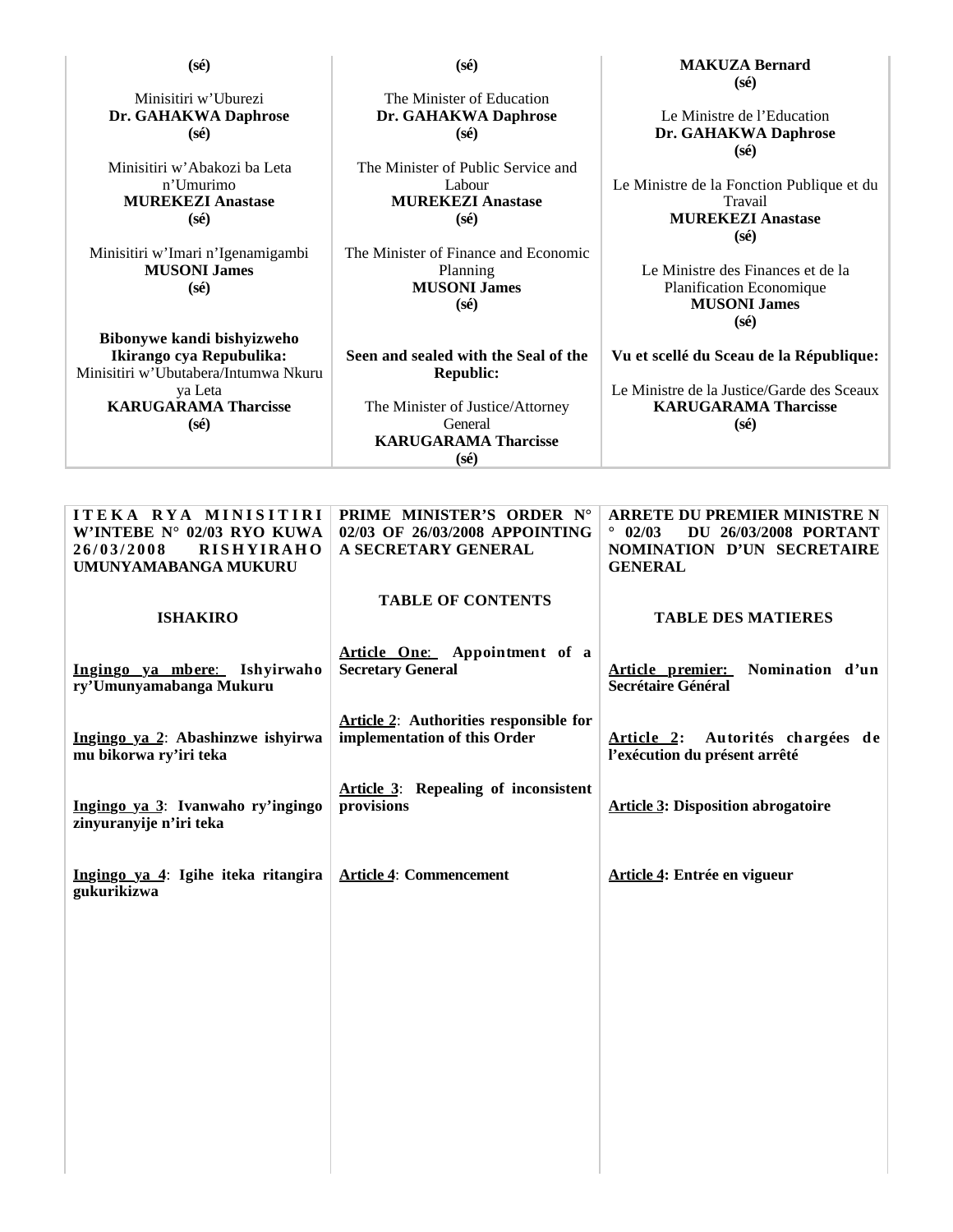| ITEKA RYA MINISITIRI<br>W'INTEBE N° 02/03 RYO KUWA<br>26/03/2008 RISHYIRAHO<br>UMUNYAMABANGA MUKURU                                                                                                                                                                                                                                                                                      | PRIME MINISTER'S ORDER N°<br>02/03 OF 26/03/2008 APPOINTING<br>A SECRETARY GENERAL                                                                                                                                                                                                                                                                        | <b>ARRETE DU PREMIER MINISTRE N</b><br>$^{\circ}$ 02/03<br><b>DU 26/03/2008 PORTANT</b><br><b>NOMINATION D'UN SECRETAIRE</b><br><b>GENERAL</b>                                                                                                                                                             |
|------------------------------------------------------------------------------------------------------------------------------------------------------------------------------------------------------------------------------------------------------------------------------------------------------------------------------------------------------------------------------------------|-----------------------------------------------------------------------------------------------------------------------------------------------------------------------------------------------------------------------------------------------------------------------------------------------------------------------------------------------------------|------------------------------------------------------------------------------------------------------------------------------------------------------------------------------------------------------------------------------------------------------------------------------------------------------------|
| Minisitiri w'Intebe,                                                                                                                                                                                                                                                                                                                                                                     | The Prime Minister,                                                                                                                                                                                                                                                                                                                                       | Le Premier Ministre,                                                                                                                                                                                                                                                                                       |
| Ashingiye ku Itegeko Nshinga rya<br>Repubulika y'u Rwanda ryo ku wa 04<br>Kamena 2003, nk'uko ryavuguruwe<br>kugeza ubu, cyane cyane mu ngingo za<br>ryo iya 118, iya119, iya 121 n'iya 201;<br>Ashingiye ku Itegeko n° 22/2002 ryo<br>ku wa 09/07/2002 rishyiraho Sitati<br>Rusange igenga Abakozi ba Leta<br>n'inzego z'imirimo ya Leta, cyane<br>cyane mu ngingo zaryo iya 17, iya 24 | Pursuant to the Constitution of the<br>Republic of Rwanda of 04 June 2003,<br>as amended to date, especially in<br>Articles 118, 119, 121 and 201;<br>Pursuant to Law n° 22/2002 of<br>09/07/2002 establishing Law on general<br>statutes for Rwanda Public Service,<br>especially in its Articles 17, 24 and 35;<br>On proposal by the Minister of Trade | Vu la Constitution de la République du<br>Rwanda du 04 juin 2003, telle que révisée<br>à ce jour, spécialement en ses articles 118,<br>119 121 et 201;<br>Vu la Loi nº 22/2002 du 09/07/2002<br>portant Statut Général de la Fonction<br>Publique Rwandaise, spécialement en ses<br>articles 17, 24 et 35; |
| n'iya 35;<br>Bisabwe na Minisitiri w'Ubucuruzi<br>n'Inganda;                                                                                                                                                                                                                                                                                                                             | and Industry;<br>After consideration and approval by the<br>Cabinet in its session of 12/03/2008;                                                                                                                                                                                                                                                         | Sur proposition du Ministre du Commerce<br>et de l'Industrie;<br>Après examen et adoption par le Conseil                                                                                                                                                                                                   |
| Inama y'Abaminisitiri yateranye ku wa<br>12/03/2008 imaze kubisuzuma no<br>kubyemeza;                                                                                                                                                                                                                                                                                                    | <b>HEREBY ORDERS:</b>                                                                                                                                                                                                                                                                                                                                     | des Ministres en sa séance du 12/03/2008;<br><b>ARRETE:</b>                                                                                                                                                                                                                                                |
|                                                                                                                                                                                                                                                                                                                                                                                          |                                                                                                                                                                                                                                                                                                                                                           |                                                                                                                                                                                                                                                                                                            |
| <b>ATEGETSE:</b>                                                                                                                                                                                                                                                                                                                                                                         | Article One: Appointment of a<br><b>Secretary General</b>                                                                                                                                                                                                                                                                                                 | Article premier: Nomination d'un                                                                                                                                                                                                                                                                           |
| Ingingo ya mbere: Ishyirwaho<br>ry'Umunyamabanga Mukuru<br>Bwana RUVEBANA Antoine agizwe<br>Umunyamabanga Mukuru muri<br>Minisiteri y'Ubucuruzi n'Inganda.                                                                                                                                                                                                                               | Mr. RUVEBANA Antoine is appointed<br>Secretary General in the Ministry of<br>Trade and Industry.                                                                                                                                                                                                                                                          | <b>Secrétaire Général</b><br>Monsieur RUVEBANA Antoine est<br>nommé Secrétaire Général au Ministère<br>Commerce et de l'Industrie.                                                                                                                                                                         |
|                                                                                                                                                                                                                                                                                                                                                                                          | <b>Article 2:</b> Authorities responsible for<br>implementation of this Order                                                                                                                                                                                                                                                                             | <u>Article 2:</u><br>Autorités chargées de<br>l'exécution du présent arrête                                                                                                                                                                                                                                |
| Ingingo ya 2: Abashinzwe gushyira<br>mu bikorwa iri teka<br>Minisitiri w' Ubucuruzi n'Inganda,<br>Minisitiri w'Abakozi ba Leta<br>n'Umurimo na Minisitiri w'Imari<br>n'Igenamigambi basabwe kubahiriza iri<br>teka.                                                                                                                                                                      | The Minister of Trade and Industry, the<br>Minister of Public Service and Labour<br>and the Minister of Finance and<br>Economic Planning are entrusted with<br>implementing this Order.<br><b>Article 3:</b> Repealing of inconsistent                                                                                                                    | Le Ministre du Commerce et de<br>l'Industrie, le Ministre de la Fonction<br>Publique et du Travail et le Ministre des<br>Finances et de la Planification Economique<br>sont chargés de l'exécution du présent<br>arrêté.<br><b>Article 3: Disposition abrogatoire</b>                                      |
| Ingingo ya 3: Ivanwaho ry'ingingo<br>zinyuranyije n'iri teka<br>Ingingo zose z' amateka abanziriza iri<br>kandi zinyuranyije na ryo zivanyweho.                                                                                                                                                                                                                                          | provisions<br>All prior provisions contrary to this<br>Order are hereby repealed.<br><b>Article 4: Commencement</b>                                                                                                                                                                                                                                       | Toutes les dispositions antérieures<br>contraires au présent arrêté sont abrogées.<br>Article 4: Entrée en vigueur                                                                                                                                                                                         |

 $\begin{array}{c} \hline \end{array}$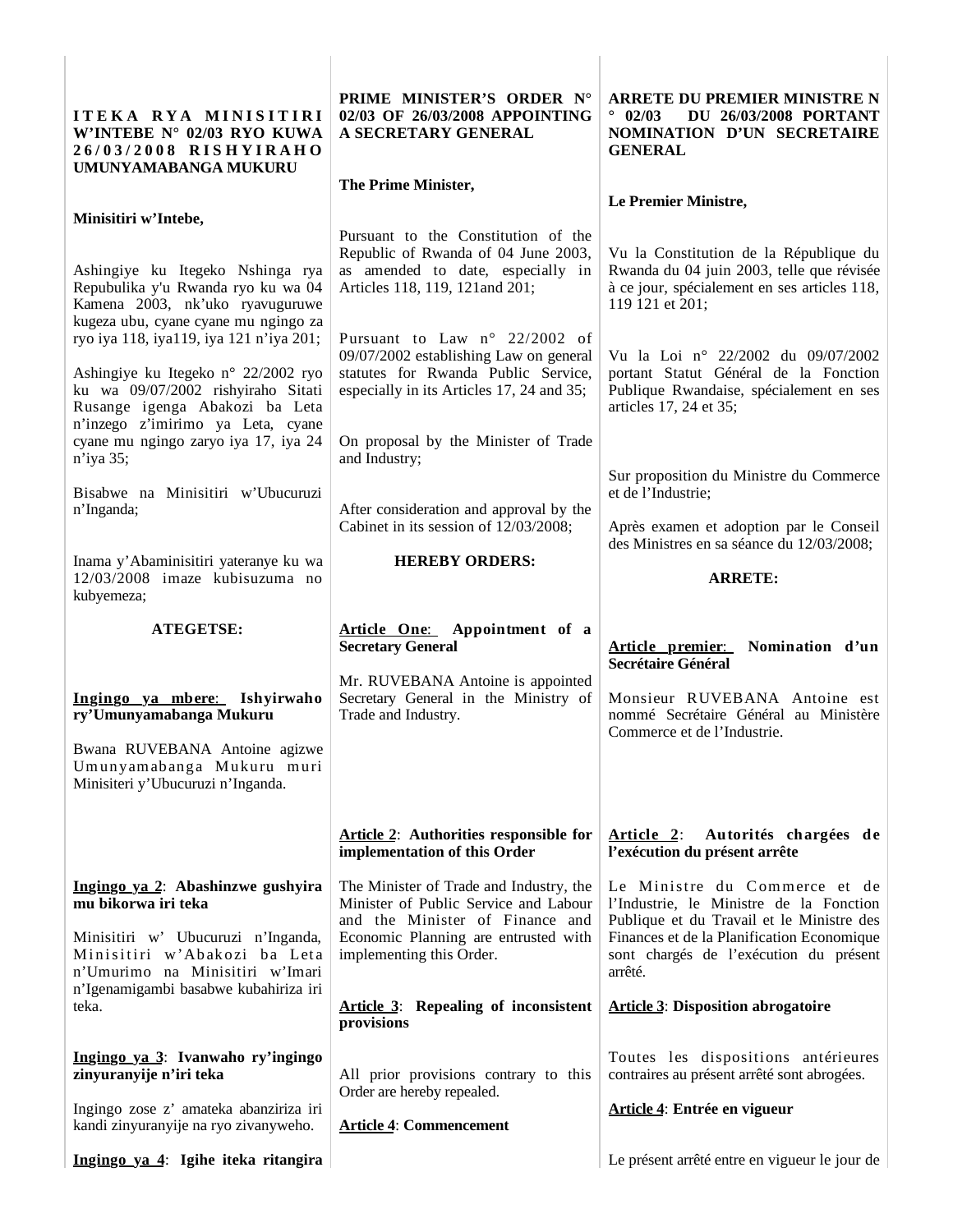| gukurikizwa.<br>Iri teka ritangira gukurikizwa ku munsi<br>ritangarijweho mu Igazeti ya Leta ya  | This Order shall come into force on the<br>date of its publication in the Official<br>Gazette of the Republic of Rwanda. It<br>takes effect as of 12/03/2008. | sa publication au Journal Officiel de la<br>République du Rwanda. Il sort ses effets à<br>partir du 12/03/2008.                 |
|--------------------------------------------------------------------------------------------------|---------------------------------------------------------------------------------------------------------------------------------------------------------------|---------------------------------------------------------------------------------------------------------------------------------|
| Repubulika y'u Rwanda. Agaciro karyo<br>gahera ku wa 12/03/2008.                                 | Kigali, on 26/03/2008                                                                                                                                         | Kigali, le 26/03/2008                                                                                                           |
| Kigali, kuwa 26/03/2008<br>Minisitiri w'Intebe                                                   | The Prime Minister<br><b>MAKUZA Bernard</b>                                                                                                                   | Le Premier Ministre<br><b>MAKUZA Bernard</b><br>$(s\acute{e})$                                                                  |
| <b>MAKUZA Bernard</b>                                                                            | $(s\acute{e})$                                                                                                                                                | Le Ministre du Commerce et de l'Industrie                                                                                       |
| $(s\acute{e})$<br>Minisitiri w'Ubucuruzi n'Inganda<br><b>NSANZABAGANWA Monique</b>               | The Minister of Trade and Industry<br><b>NSANZABAGANWA Monique</b><br>$(s\acute{e})$                                                                          | <b>NSANZABAGANWA Monique</b><br>$(s\acute{e})$                                                                                  |
| $(s\acute{e})$<br>Minisitiri w'Abakozi ba Leta<br>n'Umurimo<br><b>MUREKEZI Anastase</b>          | The Minister of Public Service and<br>Labour<br><b>MUREKEZI Anastase</b><br>$(s\acute{e})$                                                                    | Le Ministre de la Fonction Publique et du<br>Travail<br><b>MUREKEZI Anastase</b><br>$(s\acute{e})$                              |
| $(s\acute{e})$<br>Minisitiri w'Imari n'Igenamigambi<br><b>MUSONI James</b><br>$(s\acute{e})$     | The Minister of Finance and Economic<br>Planning<br><b>MUSONI James</b><br>$(s\acute{e})$                                                                     | Le Ministre des Finances et de la<br>Planification Economique<br><b>MUSONI James</b><br>Vu et scellé du Sceau de la République: |
| Bibonywe kandi bishyizweho<br>Ikirango cya Repubulika:                                           | Seen and sealed with the Seal of the<br><b>Republic:</b>                                                                                                      | Le Ministre de la Justice/Garde des Sceaux<br><b>KARUGARAMA Tharcisse</b>                                                       |
| Minisitiri w'Ubutabera/Intumwa Nkuru<br>ya Leta<br><b>KARUGARAMA Tharcisse</b><br>$(s\acute{e})$ | The Minister of Justice/Attorney<br>General<br><b>KARUGARAMA Tharcisse</b><br>$(s\acute{e})$                                                                  | $(s\acute{e})$                                                                                                                  |

| ITEKA RYA MINISITIRI                                         | <b>PRIME MINISTER'S ORDER N°</b>                   | ARRETE DU PREMIER                         |
|--------------------------------------------------------------|----------------------------------------------------|-------------------------------------------|
| W'INTEBE $N^{\circ}$ 03/03 RYO                               | $03/03$ OF                                         | MINISTRE $N^{\circ}$ 03/03 DU             |
| 26/03/2008                                                   | 26/03/2008                                         | 26/03/2008 PORTANT                        |
| KUWA                                                         | <b>APPOINTING</b>                                  | <b>NOMINATION</b>                         |
| RISHYIRAHO                                                   | A SECRETARY                                        | D'UN                                      |
| UMUNYAMABANGA MUKURU                                         | <b>GENERAL</b>                                     | <b>SECRETAIRE GENERAL</b>                 |
| <b>ISHAKIRO</b>                                              | <b>TABLE OF CONTENTS</b>                           | <b>TABLE DES MATIERES</b>                 |
| Ingingo ya mbere: Ishyirwaho                                 | Article One: Appointment of a                      | <b>Article premier: Nomination d'un</b>   |
| ry'Umunyamabanga Mukuru                                      | <b>Secretary General</b>                           | Secrétaire Général                        |
| Ingingo ya 2: Abashinzwe                                     | <b>Article 2:</b> Authorities responsible          | Article 2: Autorités chargées de          |
| ishyirwa mu bikorwa ry'iri teka                              | for implementation of this Order                   | l'exécution du présent arrêté             |
| Ingingo ya 3: Ivanwaho<br>ry'ingingo zinyuranyije n'iri teka | Article 3: Repealing of<br>inconsistent provisions | <b>Article 3: Disposition abrogatoire</b> |
| Ingingo ya 4: Igihe iteka ritangira<br>gukurikizwa           | <b>Article 4: Commencement</b>                     | Article 4: Entrée en vigueur              |
|                                                              |                                                    |                                           |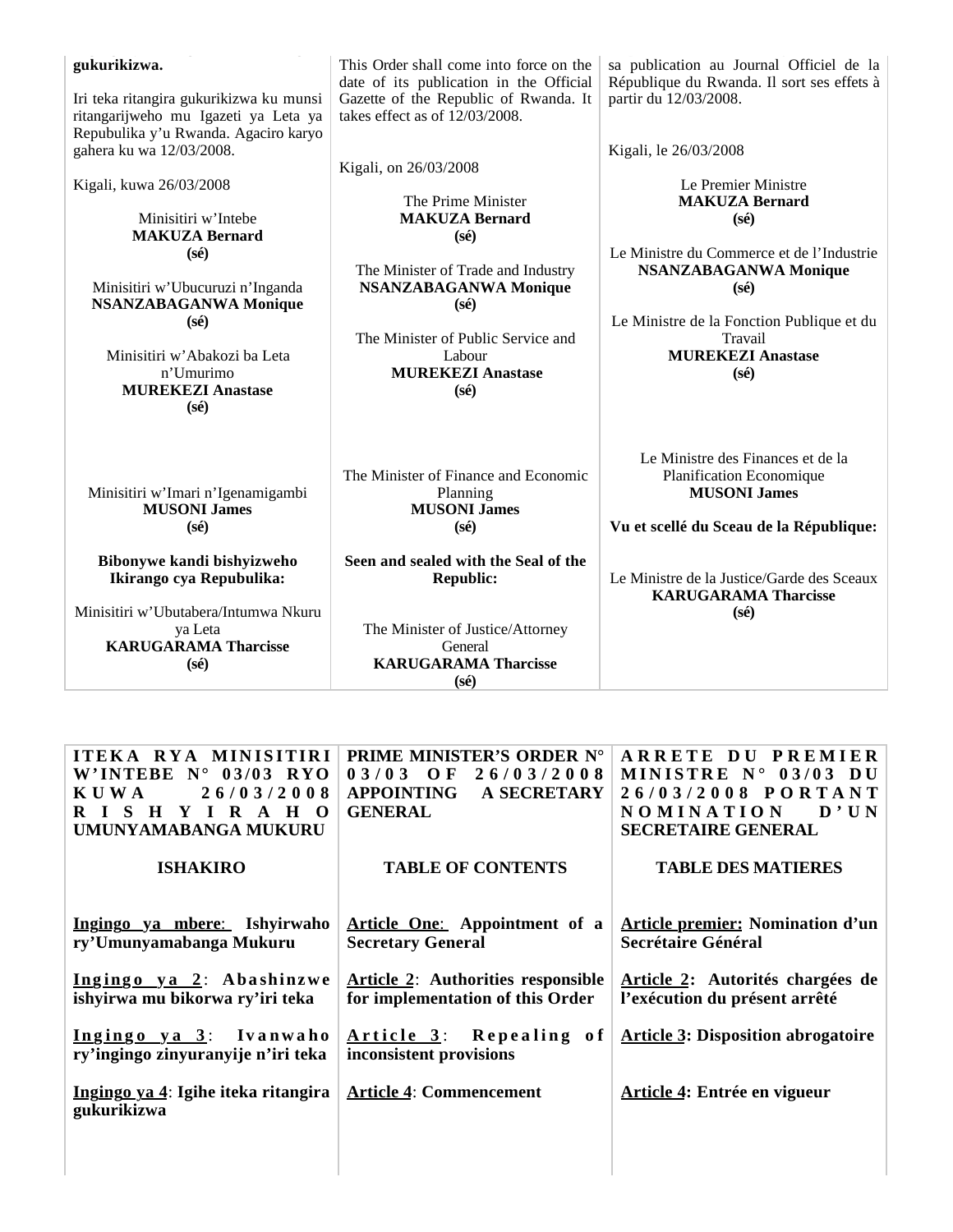| ITEKA RYA MINISITIRI<br>W'INTEBE $N^{\circ}$ 03/03 RYO<br>26/03/2008<br><b>KUWA</b><br>RISHYIRAHO<br>UMUNYAMABANGA MUKURU                                                                             | PRIME MINISTER'S ORDER N°<br>$03/03$ OF<br>26/03/2008<br><b>APPOINTING</b><br><b>A SECRETARY</b><br><b>GENERAL</b>                                                      | ARRETE DU PREMIER<br>MINISTRE N° 03/03 DU<br>26/03/2008 PORTANT<br><b>NOMINATION</b><br>D'UN<br><b>SECRETAIRE GENERAL</b>                              |
|-------------------------------------------------------------------------------------------------------------------------------------------------------------------------------------------------------|-------------------------------------------------------------------------------------------------------------------------------------------------------------------------|--------------------------------------------------------------------------------------------------------------------------------------------------------|
| Minisitiri w'Intebe,                                                                                                                                                                                  | The Prime Minister,                                                                                                                                                     | Le Premier Ministre,                                                                                                                                   |
| Ashingiye ku Itegeko Nshinga rya<br>Repubulika y'u Rwanda ryo ku wa<br>04 Kamena 2003, nk'uko<br>ryavuguruwe kugeza ubu, cyane<br>cyane mu ngingo za ryo iya 118,<br>iya119, iya 121 n'iya 201;       | Pursuant to the Constitution of the<br>Republic of Rwanda of 04 June<br>2003, as amended to date,<br>especially in Articles 118, 119,<br>121 and 201;                   | Vu la Constitution de la République<br>du Rwanda du 04 juin 2003, telle<br>que révisée à ce jour, spécialement<br>en ses articles 118, 119 121 et 201; |
| Ashingiye ku Itegeko n° 22/2002<br>ryo ku wa 09/07/2002 rishyiraho<br>Sitati Rusange igenga Abakozi ba<br>Leta n'inzego z'imirimo ya Leta,<br>cyane cyane mu ngingo zaryo iya<br>17, iya 24 n'iya 35; | Pursuant to Law $n^{\circ}$ 22/2002 of<br>09/07/2002 establishing Law on<br>general statutes for Rwanda Public<br>Service, especially in its Articles<br>17, 24 and 35; | Vu la Loi nº 22/2002 du<br>09/07/2002 portant Statut Général<br>de la Fonction Publique Rwandaise,<br>spécialement en ses articles 17, 24<br>et 35;    |
| Bisabwe na Minisitiri<br>w'Urubyiruko;                                                                                                                                                                | On proposal by the Minister of<br>Youth;                                                                                                                                | Sur proposition du Ministre de le<br>Jeunesse;                                                                                                         |
| Inama y'Abaminisitiri yateranye ku<br>wa 12/03/2008 imaze kubisuzuma<br>no kubyemeza;                                                                                                                 | After consideration and approval<br>by the Cabinet in its session of                                                                                                    | Après examen et adoption par le<br>Conseil des Ministres en sa séance<br>du 12/03/2008;                                                                |
| <b>ATEGETSE:</b>                                                                                                                                                                                      | 12/03/2008;                                                                                                                                                             | <b>ARRETE:</b>                                                                                                                                         |
|                                                                                                                                                                                                       | <b>HEREBY ORDERS:</b>                                                                                                                                                   | <b>Article premier: Nomination d'un</b>                                                                                                                |
| Ingingo ya mbere: Ishyirwaho<br>ry'Umunyamabanga Mukuru                                                                                                                                               | <b>Article One:</b> Appointment of a                                                                                                                                    | Secrétaire Général                                                                                                                                     |
| Madamu BISAMAZA UMUBYEYI<br>agizwe Umunyamabanga<br>Claire<br>Mukuru muri Minisiteri<br>y'Urubyiruko.                                                                                                 | <b>Secretary General</b><br>Mrs BISAMAZA UMUBYEYI<br>Claire is appointed Secretary<br>General in the Ministry of youth.                                                 | Madame BISAMAZA UMUBYEYI<br>Claire<br>est nommé Secrétaire<br>Général au Ministère de la<br>Jeunesse.                                                  |
| Ingingo ya 2: Abashinzwe<br>gushyira mu bikorwa iri teka                                                                                                                                              | <b>Article 2:</b> Authorities responsible<br>for implementation of this Order                                                                                           | Article 2: Autorités chargées de<br>l'exécution du présent arrête                                                                                      |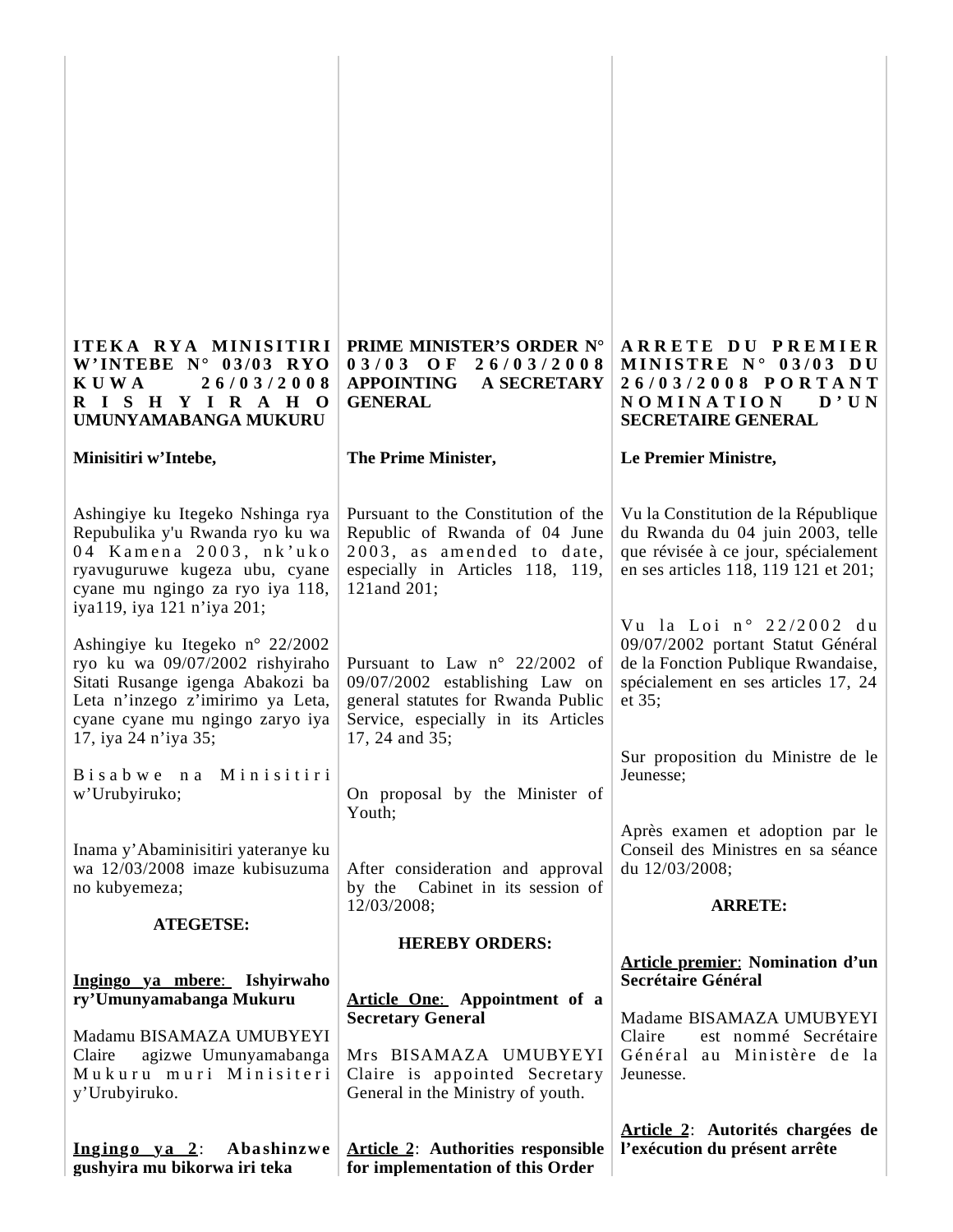| The Minister of Youth, the Minister<br>of Public Service and Labour and<br>the Minister of Finance and<br>Economic Planning are entrusted<br>with implementing this Order.<br>Repealing of<br><u>Article 3:</u><br>inconsistent provisions<br>All prior provisions contrary to this<br>Order are hereby repealed.<br><b>Article 4: Commencement</b><br>This Order shall come into force on<br>the date of its publication in the<br>Official Gazette of the Republic of<br>Rwanda. It takes effect as of<br>Kigali, on 26/03/2008<br>The Prime Minister<br><b>MAKUZA Bernard</b><br>$(s\acute{e})$ | Le Ministre de la Jeunesse, le<br>Ministre de la Fonction Publique et<br>du Travail et le Ministre des<br>Finances et de la Planification<br>Economique sont chargés de<br>l'exécution du présent arrêté.<br><b>Article 3: Disposition abrogatoire</b><br>Toutes les dispositions antérieures<br>contraires au présent arrêté sont<br>abrogées.<br>Article 4: Entrée en vigueur<br>Le présent arrêté entre en vigueur<br>le jour de sa publication au Journal<br>Officiel de la République du<br>Rwanda. Il sort ses effets à partir du<br>12/03/2008.<br>Kigali, le 26/03/2008<br>Le Premier Ministre<br><b>MAKUZA Bernard</b><br>$(s\acute{e})$ |
|----------------------------------------------------------------------------------------------------------------------------------------------------------------------------------------------------------------------------------------------------------------------------------------------------------------------------------------------------------------------------------------------------------------------------------------------------------------------------------------------------------------------------------------------------------------------------------------------------|---------------------------------------------------------------------------------------------------------------------------------------------------------------------------------------------------------------------------------------------------------------------------------------------------------------------------------------------------------------------------------------------------------------------------------------------------------------------------------------------------------------------------------------------------------------------------------------------------------------------------------------------------|
|                                                                                                                                                                                                                                                                                                                                                                                                                                                                                                                                                                                                    |                                                                                                                                                                                                                                                                                                                                                                                                                                                                                                                                                                                                                                                   |
|                                                                                                                                                                                                                                                                                                                                                                                                                                                                                                                                                                                                    |                                                                                                                                                                                                                                                                                                                                                                                                                                                                                                                                                                                                                                                   |
|                                                                                                                                                                                                                                                                                                                                                                                                                                                                                                                                                                                                    |                                                                                                                                                                                                                                                                                                                                                                                                                                                                                                                                                                                                                                                   |
|                                                                                                                                                                                                                                                                                                                                                                                                                                                                                                                                                                                                    |                                                                                                                                                                                                                                                                                                                                                                                                                                                                                                                                                                                                                                                   |
|                                                                                                                                                                                                                                                                                                                                                                                                                                                                                                                                                                                                    |                                                                                                                                                                                                                                                                                                                                                                                                                                                                                                                                                                                                                                                   |
|                                                                                                                                                                                                                                                                                                                                                                                                                                                                                                                                                                                                    |                                                                                                                                                                                                                                                                                                                                                                                                                                                                                                                                                                                                                                                   |
|                                                                                                                                                                                                                                                                                                                                                                                                                                                                                                                                                                                                    |                                                                                                                                                                                                                                                                                                                                                                                                                                                                                                                                                                                                                                                   |
|                                                                                                                                                                                                                                                                                                                                                                                                                                                                                                                                                                                                    |                                                                                                                                                                                                                                                                                                                                                                                                                                                                                                                                                                                                                                                   |
| The Minister of Youth<br><b>MITARI K. Protais</b><br>$(s\acute{e})$                                                                                                                                                                                                                                                                                                                                                                                                                                                                                                                                | Le Ministre de la Jeunesse<br><b>MITARI K. Protais</b><br>$(s\acute{e})$                                                                                                                                                                                                                                                                                                                                                                                                                                                                                                                                                                          |
| $(s\acute{e})$                                                                                                                                                                                                                                                                                                                                                                                                                                                                                                                                                                                     | Le Ministre de la Fonction<br>Publique et du Travail<br><b>MUREKEZI Anastase</b><br>$(s\acute{e})$                                                                                                                                                                                                                                                                                                                                                                                                                                                                                                                                                |
| $(s\acute{e})$                                                                                                                                                                                                                                                                                                                                                                                                                                                                                                                                                                                     | Le Ministre des Finances et de la<br>Planification Economique<br><b>MUSONI James</b><br>$(s\acute{e})$                                                                                                                                                                                                                                                                                                                                                                                                                                                                                                                                            |
|                                                                                                                                                                                                                                                                                                                                                                                                                                                                                                                                                                                                    | Vu et scellé du Sceau de la<br>République:                                                                                                                                                                                                                                                                                                                                                                                                                                                                                                                                                                                                        |
| $(s\acute{e})$                                                                                                                                                                                                                                                                                                                                                                                                                                                                                                                                                                                     | Le Ministre de la Justice/Garde des<br>Sceaux<br><b>KARUGARAMA Tharcisse</b><br>$(s\acute{e})$                                                                                                                                                                                                                                                                                                                                                                                                                                                                                                                                                    |
|                                                                                                                                                                                                                                                                                                                                                                                                                                                                                                                                                                                                    | The Minister of Public Service and<br>Labour<br><b>MUREKEZI Anastase</b><br>The Minister of Finance and<br><b>Economic Planning</b><br><b>MUSONI James</b><br>Seen and sealed with the Seal of<br>the Republic:<br>The Minister of Justice/Attorney<br>General<br><b>KARUGARAMA Tharcisse</b>                                                                                                                                                                                                                                                                                                                                                     |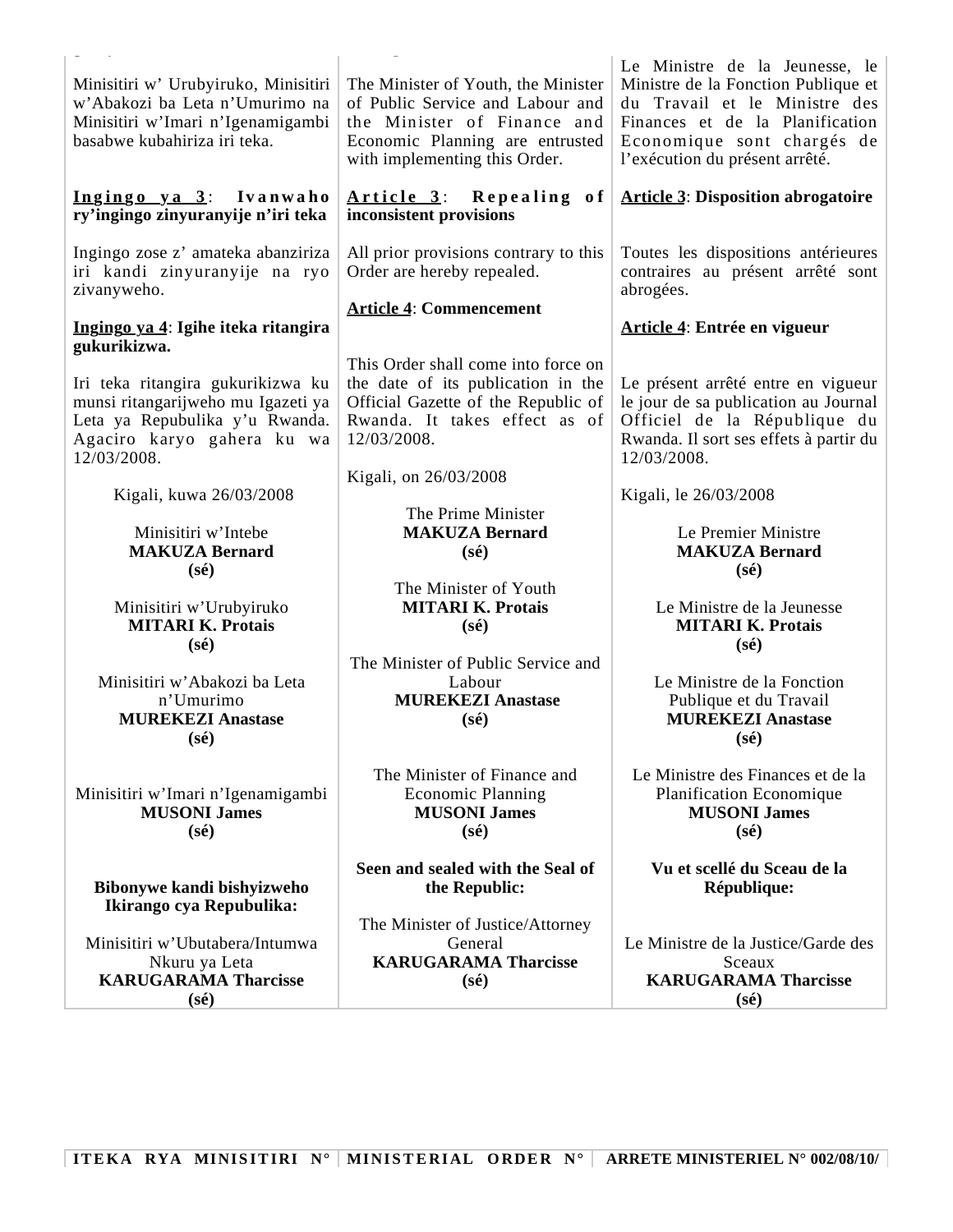| 002/08/10/MIN RYO KUWA<br>09/05/2008 RIGENA UBUBASHA<br>BW'IKIGO CY'IGIHUGU<br><b>GISHINZWE AMASOKO YA LETA</b><br>N'IMIBARE Y'AMAFARANGA<br>YEREKANA AHO UBUBASHA<br>ZITANGA<br><b>BW'INZEGO</b><br>Y A<br>LETA<br><b>AMASOKO</b><br><b>BUGARUKIRA</b> | 002/08/10/MIN OF 09/05//2008,<br>DEFINING THE COMPETENCE<br>OF RWANDA PUBLIC<br>PROCUREMENT AUTHORITY<br>A N D<br><b>FIXING</b><br>THE<br>THRESHOLD FOR PUBLIC<br>PROCUREMENT ENTITIES                                                         | MIN DU 09/05/2008 DEFINISSANT LA<br>COMPETENCE DE L'OFFICE<br>RWANDAIS DES MARCHES<br>PUBLICS ET FIXANT LES SEUILS<br>DE COMPETENCES POUR LES<br>ENTITES DE PASSATION DES<br><b>MARCHES PUBLICS</b>                                            |
|---------------------------------------------------------------------------------------------------------------------------------------------------------------------------------------------------------------------------------------------------------|------------------------------------------------------------------------------------------------------------------------------------------------------------------------------------------------------------------------------------------------|------------------------------------------------------------------------------------------------------------------------------------------------------------------------------------------------------------------------------------------------|
| <b>ISHAKIRO</b>                                                                                                                                                                                                                                         | <b>TABLE OF CONTENTS</b>                                                                                                                                                                                                                       | <b>TABLES DES MATIERES</b>                                                                                                                                                                                                                     |
| Ingingo ya mbere: Icyo iteka rigamije                                                                                                                                                                                                                   | <b>Article one: Scope of this Order</b>                                                                                                                                                                                                        | Article premier: Objet de l'arrêté                                                                                                                                                                                                             |
| Ingingo ya 2: Ububasha bwa RPPA<br>mu bikorwa byo gutanga amasoko ya<br>Leta                                                                                                                                                                            | <b>Article 2: Competence of RPPA in</b><br>public procurement proceedings                                                                                                                                                                      | Article 2: Compétence de RPPA dans les<br>activités de passation des marchés                                                                                                                                                                   |
| Ingingo ya 3: Imitunganyirize<br>y'ibikorwa bya RPPA mu gutangira                                                                                                                                                                                       | Article 3: Organisation of<br>procurement operations processed<br>by RPPA for other entities                                                                                                                                                   | Article 3: Organisation des opérations<br>de passation des marchés par le RPPA<br>pour le compte d'autres entités                                                                                                                              |
| amasoko izindi nzego                                                                                                                                                                                                                                    | Article 4: Competence of public<br>procuring entities                                                                                                                                                                                          | Article 4: Compétence des entités de<br>passation des marchés publics                                                                                                                                                                          |
| Ingingo ya 4: Ububasha bw'inzego<br>zitanga amasoko ya Leta                                                                                                                                                                                             | <b>Article 5: Particular competence</b>                                                                                                                                                                                                        | <b>Article 5: Régime particulier</b>                                                                                                                                                                                                           |
| Ingingo ya 5: Ububasha bwihariye                                                                                                                                                                                                                        | <b>Article 6: Repealing of inconsistent</b><br>provisions                                                                                                                                                                                      | <b>Article 6: Disposition abrogatoire</b>                                                                                                                                                                                                      |
| Ingingo ya 6: Ivanwaho ry'ingingo<br>zinyuranyije n'iri iteka                                                                                                                                                                                           | <b>Article 7: Commencement</b>                                                                                                                                                                                                                 | Article 7: Entrée en vigueur                                                                                                                                                                                                                   |
| Ingingo ya 7: Igihe iteka ritangira<br>gukurikizwa<br>ITEKA RYA MINISITIRI N°<br>002/08/10/MIN RYO KUWA<br>09/05/2008 RIGENA UBUBASHA<br>BW'IKIGO CY'IGIHUGU<br><b>GISHINZWE AMASOKO YA LETA</b><br>N'IMIBARE Y'AMAFARANGA<br>YEREKANA AHO UBUBASHA     | MINISTERIAL ORDER N°<br>002/08/10/MIN OF 09/05//2008,<br>DEFINING THE COMPETENCE<br>OF RWANDA PUBLIC<br>PROCUREMENT AUTHORITY<br>IN PUBLIC PROCUREMENT<br>OPERATIONS, AND FIXING<br>THE THRESHOLD FOR<br>PUBLIC PROCUREMENT<br><b>ENTITIES</b> | <b>ARRETE MINISTERIEL N° 002/08/10/</b><br>MIN DU 09/05/2008 DEFINISSANT LA<br>COMPETENCE DE L'OFFICE<br>RWANDAIS DES MARCHES<br>PUBLICS ET FIXANT LES SEUILS<br>DE COMPETENCES POUR LES<br>ENTITES DE PASSATION DES<br><b>MARCHES PUBLICS</b> |
| ZITANGA<br>B W' IN Z E G O<br>Y A<br>LETA<br><b>AMASOKO</b><br><b>BUGARUKIRA</b>                                                                                                                                                                        | The Minister of Finance and                                                                                                                                                                                                                    | Le Ministre des Finances et de la<br><b>Planification Economique;</b>                                                                                                                                                                          |
| Minisitiri w'Imari n'Igenamigambi;<br>Ashingiye ku Itegeko Nshinga rya                                                                                                                                                                                  | <b>Economic Planning;</b><br>Pursuant to the Constitution of the<br>Republic of Rwanda of 04/06/2003,<br>as amended to date especially in its<br>Articles 120, 121 and 201;                                                                    | Vu la Constitution de la République du<br>Rwanda du 04 juin 2003, telle que révisée<br>à ce jour, spécialement en ses articles 120,<br>121 et 201;                                                                                             |
| Repubulika y'u Rwanda ryo kuwa<br>04/06/2003, nk'uko ryavuguruwe kugeza<br>ubu, cyane cyane mu ngingo zaryo iya                                                                                                                                         | Pursuant to Law $n^{\circ}$ 12/2007 of                                                                                                                                                                                                         | Vu la loi nº 12/2007 du 27/03/2007<br>relative aux marchés publics, spécialement<br>en son article 20;                                                                                                                                         |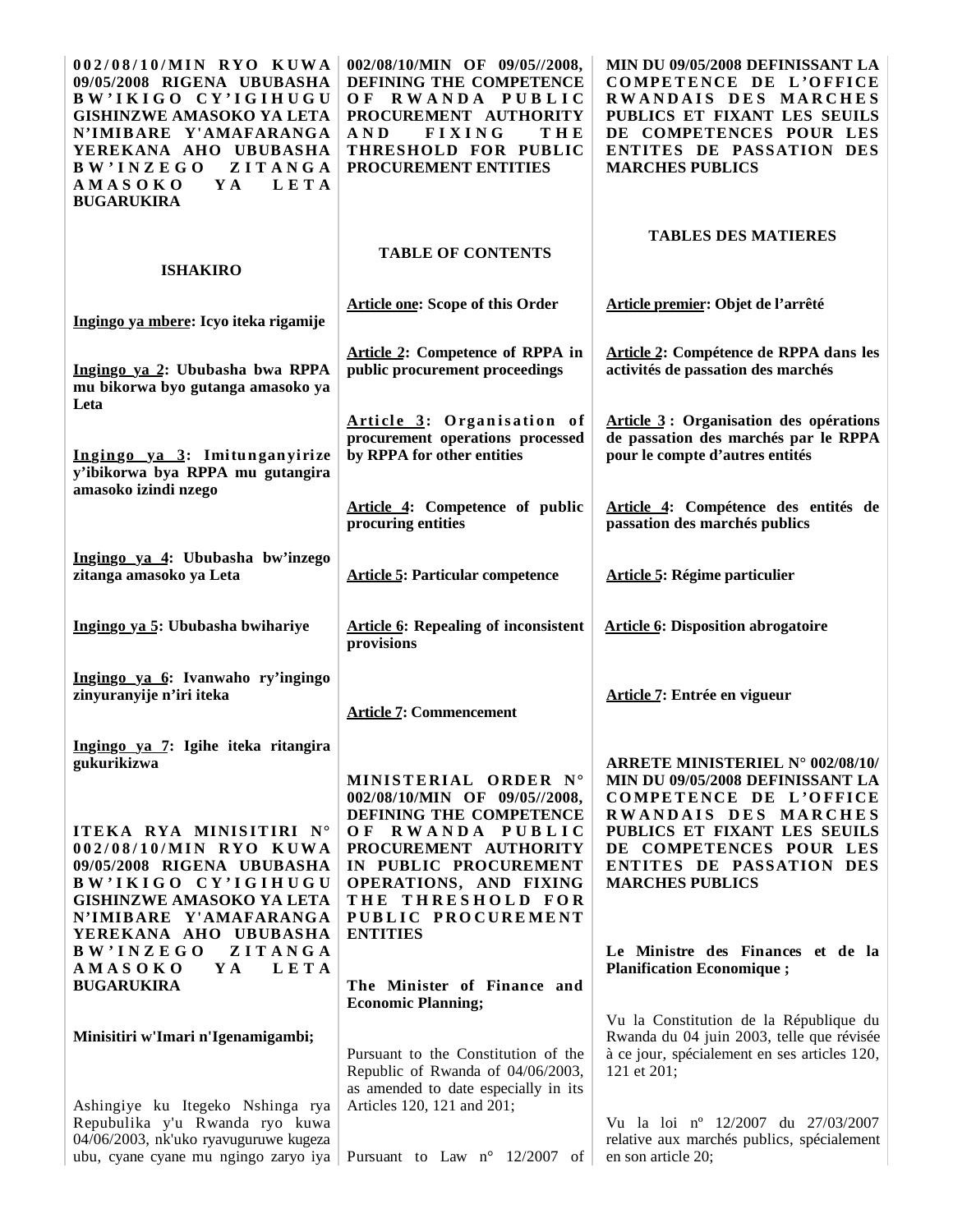120, iya 121 n'iya 201;

Ashingiye ku Itegeko nº 12/2007 ryo ku wa 27/03/2007 rigenga amasoko ya Leta, cyane cyane mu ngingo yaryo ya 20 ;

Ashingiye ku Itegeko nº 63/2007 ryo kuwa 30/12/2007 rishyiraho Ikigo cy'Igihugu gishinzwe gutunganya amasoko ya Leta rikanagena inshingano, imiterere n'imikorere byacyo, cyane cyane mu ngingo yaryo ya 24 ;

Asubiye ku Iteka rya Minisitiri n° 002/06/10Min ryo kuwa 7/8/2006 rishyiraho imibare y'amafaranga yerekana aho ububasha bwa buri rwego rushinzwe itangwa ry'amasoko bugarukira;

Inama y'Abaminisitiri yateranye kuwa 16 Mata 2008, imaze kubisuzuma no kubyemeza;

# **ATEGETSE:**

### **Ingingo ya mbere: Icyo iteka rigamije**

Iri teka rigena ububasha bw'Ikigo cy'Igihugu Gishinzwe Gutunganya Amasoko ya Leta (RPPA) mu bikorwa byo gutanga amasoko ya Leta rikanagena imibare y'amafaranga yerekana aho ububasha bw'inzego zitanga amasoko ya Leta bugarukira.

#### **Ingingo ya 2: Ububasha bwa RPPA mu bikorwa byo gutanga amasoko ya Leta**

Ikigo cy'Igihugu Gishinzwe Gutunganya Amasoko ya Leta gifite ububasha bwo gutangira inzego zitanga amasoko ya Leta amasoko afite agaciro kari hejuru ya miliyoni magana abiri z'amafaranga y'u Rwanda (200 000 000 Frw).

Ubuyobozi bwa RPPA busuzuma kandi bukemeza Ibitabo by'amabwiriza agenga ipiganwa na raporo z'isesengura ku masoko afite agaciro kari hejuru ya miliyoni ijana z'amafaranga y'u Rwanda (100 000 000 Frw) ariko katarengeje miliyoni magana abiri (200 000 000 Frw), bushyikirizwa n'inzego zitanga amasoko ya Leta.

**In gin go ya 3: Imitu n gan yirize y'ibikorwa bya RPPA mu gutangira amasoko izindi nzego**

27/03/2007, on public procurement, especially in its Article 20;

Pursuant to Law n° 63/2007 of 30/12/2007, establishing, and determining the organization, functioning and responsibilities of R wanda Public Procurement Authority, especially its Article 24 ;

Having reviewed the Ministerial Order n° 002/06/10Min of 7/8/2006 Fixing the thresholds for Public Procurement Entities;

After consideration, and approval by the Cabinet in its session of 16 April 2008;

### **ORDERS:**

#### **Article One: Scope of this Order**

This order, defines the competence of the Rwanda Public Procurement Authority (RPPA) in public procurement proceedings, and fixes threshold authorized for Procuring Entities.

## **Article 2: Competence of RPPA in public procurement proceedings**

The Rwanda Public Procurement Authority shall have be competent to award, on behalf of procuring entities, tenders whose value exceeds two hundred million Rwandan francs (Rwf 200,000,000).

The management of RPPA shall examine and approve tender documents and evaluation reports for tenders whose value is over one hundred million Rwandan francs (Rwf 100,000,000) but does not exceed two hundred million Rwandan francs (Rwf 200,000,000) submitted to it by the procuring entities.

#### **Article 3: Organisation of procurement operations carried out by RPPA on behalf of other entities**

Without prejudice, to the provisions of the Law and regulations on Vu la loi nº 63/2007 du 30/12/2007 portant création, organisation, fonctionnement et attributions de l'Office Rwandais des Marchés Publics, spécialement en son article 24 ;

Revu l'Arrêté Ministériel n° 002/06/10Min du 7/8/2006 portant seuils de compétence pour les entités de passation des marchés publics;

Après examen et adoption par le Conseil des Ministres en sa séance du 16 avril 2008;

## **ARRETE:**

### **Article premier: Objet de l'arrêté**

Le présent arrêté détermine la compétence de l'Office Rwandais des Marchés Publics dans les activités de passation des marchés publics et fixe les seuils de compétences des entités de passation des marchés publics.

#### **Article 2: Compétence de RPPA dans les activités de passation des marchés**

L'Office Rwandais des Marchés Publics est compétent pour l'attribution de tous les marchés publics de valeur supérieure à deux cent millions de francs rwandais  $(200 000 000$  Frw) pour le compte de toute entité de passation des marchés publics.

La Direction du RPPA examine et approuve les dossiers d'appel d'offres et les rapports d'évaluation relatifs aux marchés dont la valeur est supérieure à cent millions de francs rwandais (100 000 000 Frw) et n'excédant pas deux cent millions de francs rwandais

(200 000 000 Frw), lui soumis par les entités de passation des marchés.

#### **Article 3 : Organisation des opérations de passation des marchés par le RPPA pour le compte d'autres entités**

Sans préjudice aux dispositions de la loi et à la réglementation relative aux marchés publics en vigueur, les opérations de passation de tout marché rentrant dans la compétence du RPPA sont organisées de la manière suivante :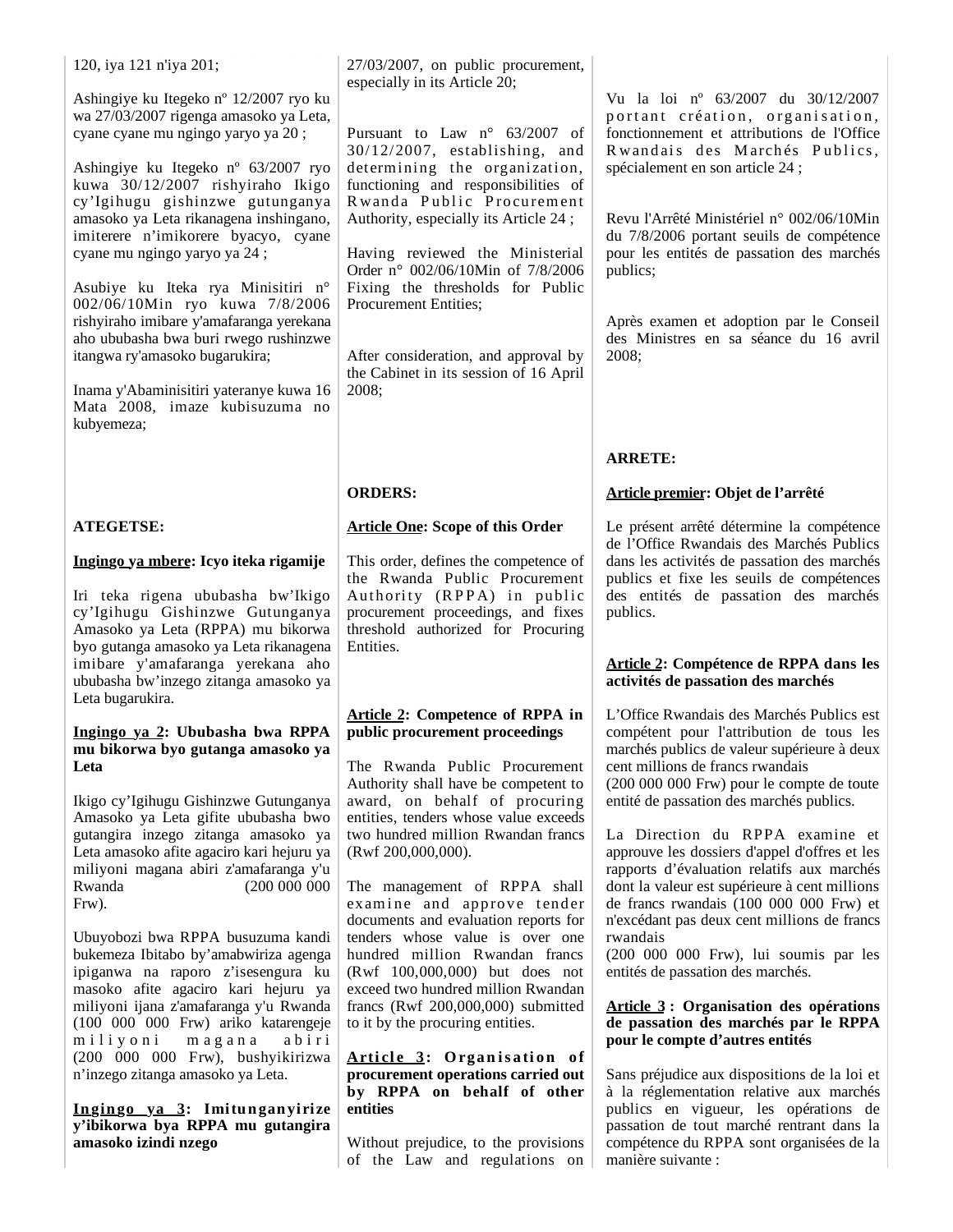Hat a b a n g a m i w e i b i t e g a n y w a n'amategeko n'amabwiriza agenga amasoko ya Leta ariho, ibikorwa byo gutanga buri soko riri mu bubasha bwa RPPA bitunganywa mu buryo bukurikira:

1º Igitabo cy'amabwiriza agenga ipiganwa ry'isoko gitegurwa na nyirigikorwa kigashyikirizwa RPPA kugira ngo itunganye ibikorwa by'itangwa ry'isoko; iyo bibaye ngombwa, mbere yo gutangaza isoko, RPPA ishobora gukosora icyo gitabo;

2º Ifungura n'isesengura bikorwa n'utunama tw'ifungura cyangwa tw'isesengura dushyirwaho na RPPA mu bufatanye n'urwego rutanga isoko;

3º Raporo y'isesengura ishyikirizwa Inama y'Ubutegetsi ya RPPA kugira ngo ifate umwanzuro wo gutanga isoko.

#### **Ingingo ya 4: Ububasha bw'inzego zitanga amasoko ya Leta**

Inzego zitanga amasoko ya Leta zifite ububasha bwo gutanga, hakurikijwe amategeko n'amabwiriza ariho agenga amasoko ya Leta, amasoko afite agaciro kangana cyangwa kari munsi ya miliyoni ijana z'amafaranga y'u Rwanda (100.000.000 Frw) zitagombye icyemezo cy' Ikigo cy' Igihugu Gishinzwe Gutunganya Amasoko ya leta.

Izo nzego zifite kandi ububasha bwo gutanga amasoko ya Leta afite agaciro kari hejuru ya miliyoni ijana z ' a m a f a r a n g a y ' u R w a n d a (100.000.000 Frw) ariko katarengeje miliyoni magana abiri z'amafaranga y'u Rwanda (200.000.000 Frw), zimaze kubona icyemezo cy'Ikigo cy'Igihugu Gishinzwe Gutunganya Amasoko ya Leta ku gitabo cy'amabwiriza agenga ipiganwa no kuri raporo y'isuzuma ry'inyandiko y'ipiganwa.

### **Ingingo ya 5: Ububasha bwihariye**

Haseguriwe ibiteganywa mu ngingo ya 2 n'iya 4 z'iri teka kandi hakurikijwe amabwiriza ariho, inzego zikurikira zifite ububasha bwo gutanga amasoko ya Leta procurement in force, procurement operations for each tender carried out by RPPA shall be organised in the following manner:

1º Tender documents shall be prepared by the procuring entity and transmitted to the RPPA for tendering proceedings; before advertising the tender notice; The RPPA may correct the tender document, if necessary;

. 2º The bids opening, and evaluation are carried out by opening and evaluation committees, appointed by RPPA in collaboration with the procuring entity;

3° The evaluation report is transmitted to the Board of Directors of RPPA for the decision of awarding the tender.

### **Article 4: Competence of procuring entities**

The procuring entities shall have the competence of awarding, in accordance with the Laws and procedures in force, tenders whose value is less or equal to one hundred million Rwandan francs (Rwf 100,000,000) without seeking the non-objection of the Rwanda Public Procurement Authority.

The procuring entities shall also be authorized to award public tenders whose value exceeds one hundred million Rwandan francs (Rwf 100,000,000) but does not exceed two hundred million Rwandan francs (Rwf 200,000,000) upon securing of a non-objection of the Rwanda Public Procurement Authority on the tender documents and the evaluation report on such bids.

# **Article 5: Particular competence**

Notwithstanding the provisions of Articles 2 and 4 of this Order, the entities hereinafter shall be authorized to award, pursuant to the procedures in force, tenders whose value does not exceed one hundred fifty million Rwandan Francs (Rwf 150,000;000)

1º Le dossier d'appel d'offres est préparé par l'entité de passation des marchés et transmis au RPPA pour les opérations de passation du marché ; si c'est nécessaire avant la publication de l'avis d'appel d'offres, le RPPA peut corriger le dossier d'appel d'offres ;

2º L'ouverture et l'évaluation des offres sont effectuées par des commissions d'ouverture ou d'évaluation désignées par le RPPA en collaboration avec l'entité de passation du marché ;

3º Le rapport d'évaluation est transmis au Conseil d'Administration pour décision d'attribution du marché.

## **Article 4: Compétence des entités de passation des marchés publics**

 Les entités de passation des marchés attribuent conformément à la loi et aux règlements en vigueur, des marchés de valeur inférieure ou égale à cent millions de francs rwandais (100.000.000 Frw) sans demander la non objection à l'Office Rwandais des Marchés Publics.

Elles attribuent également les marchés d'une valeur supérieure à cent millions (100.000.000 Frw) et n'excédant pas deux cent millions de francs rwandais (200.000.000 Frw), après l'obtention de la non objection de l'Office Rwandais des Marchés Publics sur le dossier d'appel d'offres et le rapport d'évaluation des offres.

# **Article 5: Compétence particulière**

Nonobstant les dispositions des articles 2 et 4 du présent arrêté, les entités ci-après ont le pouvoir d'attribuer, dans le respect des procédures en vigueur, des marchés de valeur ne dépassant pas cent cinquante millions de francs rwandais (150.000.000 FRw) sans devoir consulter le Office Rwandais des Marchés Publics, pour les articles suivants:

1. Le Ministère de la Défense, pour